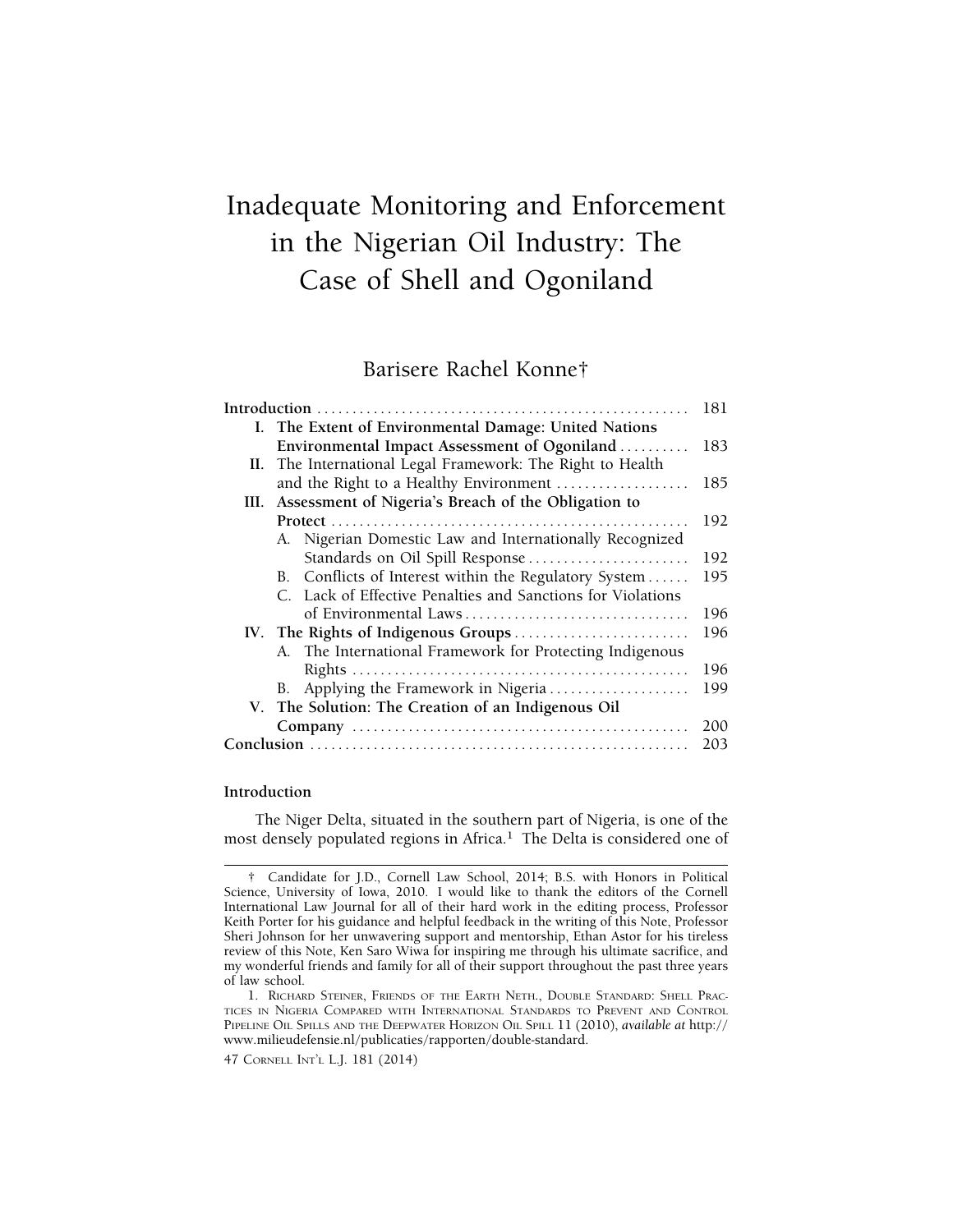the ten most important wetlands and marine ecosystems in the world, serving as a habitat for many rare species, including several primates, ungulates, and birds.<sup>2</sup> The Delta is also home to a vast mangrove ecosystem and serves as an important habitat for the vast fish population found along the West African coastline.<sup>3</sup> The majority of Nigeria's oil production takes place in the Niger Delta.4 Nigeria began producing oil in 1958, after the discovery of crude oil by Shell British Petroleum (now Royal Dutch Shell).<sup>5</sup> Since then, Nigeria has become Africa's largest oil producer, with an estimated 37.2 billion barrels of oil reserves as of January 2013.6

As a developing market, the Nigerian economy is heavily dependent on its oil industry.<sup>7</sup> Oil production accounts for 95% of export earnings and about 80% of the government's revenue.8 Shell is the largest oil company in Nigeria.<sup>9</sup> Its operations span over an estimated 31,000 square kilometers and include thousands of kilometers of pipelines, many of which are close to homes, farms, and water resources.<sup>10</sup>

The Niger Delta is also home to many indigenous groups, including the people of [Ogoniland.11](https://Ogoniland.11) The Ogoni people rely heavily on natural resources for [survival.12](https://survival.12) Despite the revenue generated from areas like Ogoniland, which reached an estimated total of \$30 billion, relatively little has trickled down to the indigenous communities.<sup>13</sup> Instead, the oil industry has subjected people like the Ogonis to oil spills, gas flares, and significant environmental pollution that has destroyed farms, streams, and fishing— key resources on which the indigenous people [depend.14](https://depend.14) The Nigerian government has failed to monitor the extent of the oil spills and enforce existing environmental laws that require quick oil spill response

5. *See* AMNESTY REPORT, *supra* note 2, at 11.

6. U.S. ENERGY INFO. ADMIN., ANALYSIS BRIEFS: NIGERIA 1, 6 (2013), *available at* http:/ /<www.eia.gov/countries/analysisbriefs/Nigeria/nigeria.pdf>.

7. *See id.* at 1.

8. *See The World Factbook: Nigeria*, CENT. INTELLIGENCE AGENCY (2013), https:// <www.cia.gov/library/publications/the-world-factbook/geos/ni.html>(last updated Dec. 4, 2013).

9. *See* AMNESTY REPORT, *supra* note 2, at 12.

10. *See id.* at 11.

11. *See* Richard Boele et al., *Shell, Nigeria and the Ogoni. A Case Study in Unsustainable Development: I. The Story of Shell, Nigeria and the Ogoni People – Environment, Economy, Relationships: Conflict and Prospects for Resolution*, 9 SUST. DEV. 74, 76 (2001), *available at* [http://www.econ.upf.edu/~lemenestrel/IMG/pdf/boele\\_al.\\_2001\\_sd\\_shell](http://www.econ.upf.edu/~lemenestrel/IMG/pdf/boele_al._2001_sd_shell)\_ nigeria\_.pdf.

12. *See id.*; STEINER, *supra* note 1, at 11.

13. *See* Boele et al., *supra* note 11, at 74– 77 (acknowledging the uneven distribution of oil wealth in the Niger Delta and explaining that, like other indigenous communities in the Niger Delta, the Ogoni people have never directly controlled any part of the petroleum earnings).

14. *See* AMNESTY REPORT, *supra* note 2, at 14.

<sup>2.</sup> *Id.*; AMNESTY INT'L, NIGERIA: PETROLEUM, POLLUTION AND POVERTY IN THE NIGER DELTA 9 (2009) [hereinafter AMNESTY REPORT], *available at* <http://www.amnesty.org/en>/ library/asset/AFR44/017/2009/en/e2415061-da5c-44f8-a73c-a7a4766ee21d/ afr440172009en.pdf.

<sup>3.</sup> STEINER, *supra* note 1, at 11.

<sup>4.</sup> *Id*.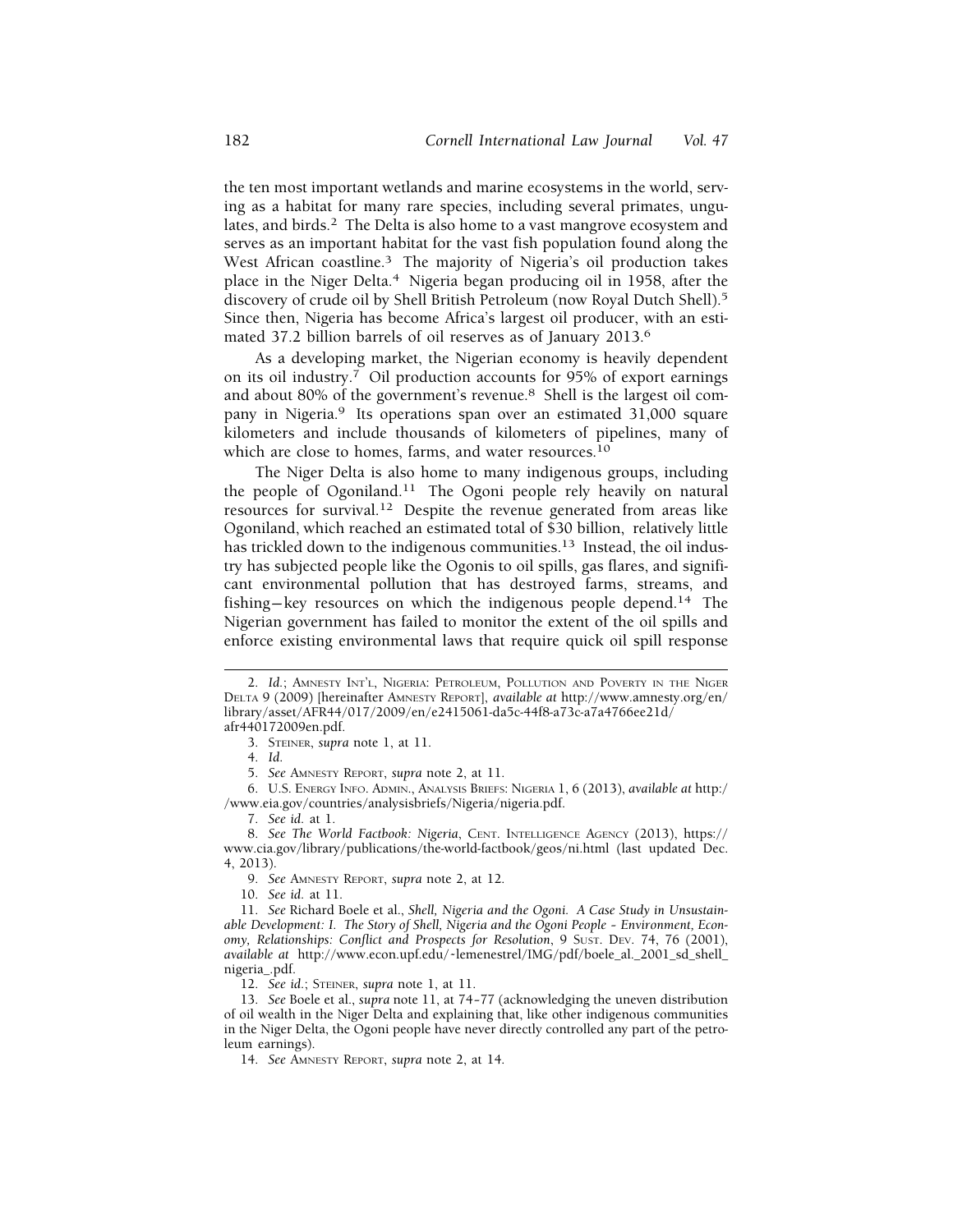for oil operators.<sup>15</sup> Furthermore, Nigeria provides little protection for the rights of indigenous [groups.16](https://groups.16)

Nigeria is, however, a party to the International Convention on Economic, Social, and Cultural Rights (ICESCR) and the African Charter on Human and People's Rights (African Charter).<sup>17</sup> Both agreements require the Nigerian government to fulfill, respect, and protect the right to health and the right to a healthy [environment.18](https://environment.18) This Note explores how the Nigerian government has breached its obligation to protect by (1) failing to monitor the oil production activities of Shell and other multinationals; and (2) failing to enforce domestic and international environmental standards, which require safety measures and prompt oil spill response to prevent further environmental pollution and ecological devastation. Part I of this Note presents an independent environmental impact assessment of Ogoniland. Part II discusses the international legal framework imposing the obligations to protect, respect and fulfill. Part III examines how Nigeria has breached its obligations through inadequate monitoring and enforcement. Part IV explores the international framework for protecting indigenous rights. Part V proposes a solution: the creation of an indigenous oil company for the purpose of the environmental restoration and compensation of the Ogoni people.

# **I. The Extent of Environmental Damage: United Nations Environmental Impact Assessment of Ogoniland**

Until 2011, there was no published independent environmental impact assessment on the extent of the environmental damage in Ogoniland.19 Then, at the request of the Federal Government of Nigeria, the

17. *See Status of the International Covenant on Economic, Social and Cultural Rights*, U.N. TREATY COLLECTION, <https://treaties.un.org/Pages/ViewDetails.aspx?chapter=4>& lang=en&mtdsg\_no=IV-3&src=TREATY (last visited Jan. 3, 2014); *Ratification Table: African Charter on Human and Peoples' Rights*, AFRICAN COMM'N ON HUMAN AND PEOPLE'S RIGHTS, [http://www.achpr.org/instruments/achpr/ratification/](http://www.achpr.org/instruments/achpr/ratification) (last visited Jan. 3, 2014).

18. *See* U.N. Econ. & Soc. Council, Comm. on Econ., Soc., and Cultural Rights, *General Comment No. 14: The Right to the Highest Attainable Standard of Health*, ¶ 33, U.N. Doc. E/C.12/2000/4 (Aug. 11, 2000), *available at* <http://www.unhchr.ch/tbs/doc.nsf>/ (symbol)/E.C.12.2000.4.En?OpenDocument [hereinafter *General Comment No. 14*]; *see generally* International Covenant on Economic, Social, and Cultural Rights, art. 12, Dec. 16, 1966, 993 U.N.T.S. 3, *available at* <http://www.ohchr.org/Documents/Professional> Interest/cescr.pdf [hereinafter ICESCR]. *See* Soc. & Econ. Rights Action Ctr. (SERAC) v. Nigeria, Case No. ACHPR/COMM/A044/1, Afr. Comm'n Human & Peoples' Rights ¶ 44 (May 27, 2002); *see generally* African Charter on Human and People's Rights, arts. 16, 24, June 27, 1981, OAU Doc. CAB/LEG/67/3 rev. 5 [hereinafter African Charter], *available at* [http://www.achpr.org/files/instruments/achpr/banjul\\_charter.pdf](http://www.achpr.org/files/instruments/achpr/banjul_charter.pdf).

19. *See* AMNESTY REPORT, *supra* note 2, at 15.

<sup>15.</sup> *See, e.g.*, *id*. at 8.

<sup>16.</sup> Most importantly, Nigeria is not a signatory to the Indigenous and Tribal Peoples Convention. *See Ratifications of C169 - Indigenous and Tribal People's Convention, 1989 (No. 169)*, INT'L LABOUR ORG., [http://www.ilo.org/dyn/normlex/en/f?p=NOR-](http://www.ilo.org/dyn/normlex/en/f?p=NOR)MLEXPUB:11300:0::NO:11300:P11300\_INSTRUMENT\_ID:312314:NO (last visited Nov. 21, 2013) [hereinafter *Ratifications of C169*] (showing that Nigeria is not one of the twenty-two countries that have ratified Convention 169).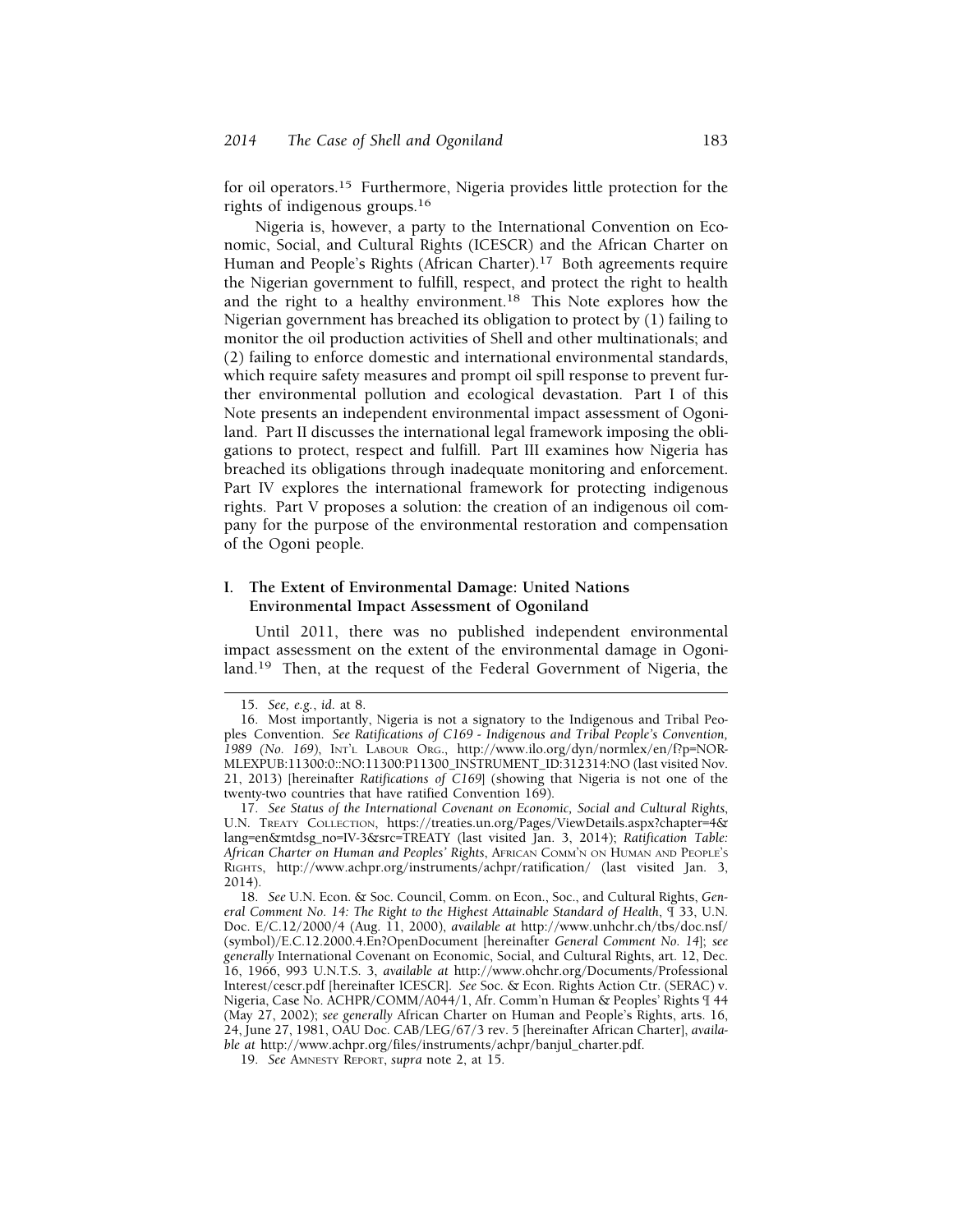United Nations Environment Programme (UNEP) conducted an independent environmental impact assessment with a team of international experts, local experts, and [academics.](https://academics.20)<sup>20</sup> The team surveyed 122 kilometers of pipelines and visited all oil spill sights, oil wells, and other oil facilities in Ogoniland, including decommissioned and abandoned [facilities.21](https://facilities.21)  The assessment covered the extent of contamination on land and in the groundwater, surface water, sediment, vegetation, and air.22 It also covered industry practices, institutional issues, and the effects of contamination on public [health.](https://health.23)23 The resulting report claims to provide the best available assessment on the extent of environmental damage in Ogoniland and its implications for the local [population.](https://population.24)<sup>24</sup> It also provides guidance on how Shell and the Nigerian government can remedy the effects of the [damage.25](https://damage.25) 

The findings of the report show that oil pollution in Ogoniland is widespread and severely affects many parts of the environment.<sup>26</sup> With respect to soil and ground water, the report concluded that the pollution from petroleum hydrocarbons in Ogoniland is extensive in many land areas, sediments, and [swamps.27](https://swamps.27) The report also found that the groundwater in Ogoniland is exposed to hydrocarbons spilled on the surface, noting that "[i]n 49 cases, [the] UNEP observed hydrocarbons in soil at depths of at least 5m."28 As a result, the hydrocarbon pollution in the ground water in many places exceeded Nigerian national standards as set out by the Environmental Guidelines and Standards for the Petroleum Industries in Nigeria ([EGASPIN\).](https://EGASPIN).29)<sup>29</sup>

Oil spills have also devastated the vegetation in [Ogoniland.30](https://Ogoniland.30) Oil pollution in many creeks has destroyed mangrove forests, which provide spawning areas and serve as nurseries for juvenile fish.<sup>31</sup> Extensive pollution and destruction of mangroves has a negative impact on the fish [cycle.32](https://cycle.32) The oil pollution has also damaged crops, leading to lower yields and making remediation of the vegetation difficult.<sup>33</sup>

27. *Id.* 

29. *See id.* at 10.

30. *Id.* at 10 ("Oil pollution in many intertidal creeks has left mangroves denuded of leaves and stems, leaving roots coated in a bitumen-like substance sometimes 1cm or more thick.").

31. *Id.* 

32. *Id.* 

33. *Id.* ("Channels that have been widened and the resulting dredged material are clearly evident in satellite images, decades after the dredging operation. Without proper rehabilitation, former mangrove areas which have been converted to bare ground are being colonized by invasive species such as nipa palm . . . .").

<sup>20.</sup> *See* U.N. ENV'T PROGRAMME, ENVIRONMENTAL ASSESSMENT OF OGONILAND 8 (2011) [hereinafter UNEP REPORT], *available at* <http://postconflict.unep.ch/publications/OEA>/ UNEP\_OEA.pdf.

<sup>21.</sup> *Id.* 

<sup>22.</sup> *Id.* 

<sup>23.</sup> *See id.* at 10-11.

<sup>24.</sup> *Id.* at 6.

<sup>25.</sup> *See id.* at 12-17.

<sup>26.</sup> *Id.* at 9 (noting that "[e]ven though the oil industry is no longer active in Ogoniland, oil spills continue to occur with alarming regularity").

<sup>28.</sup> *Id.*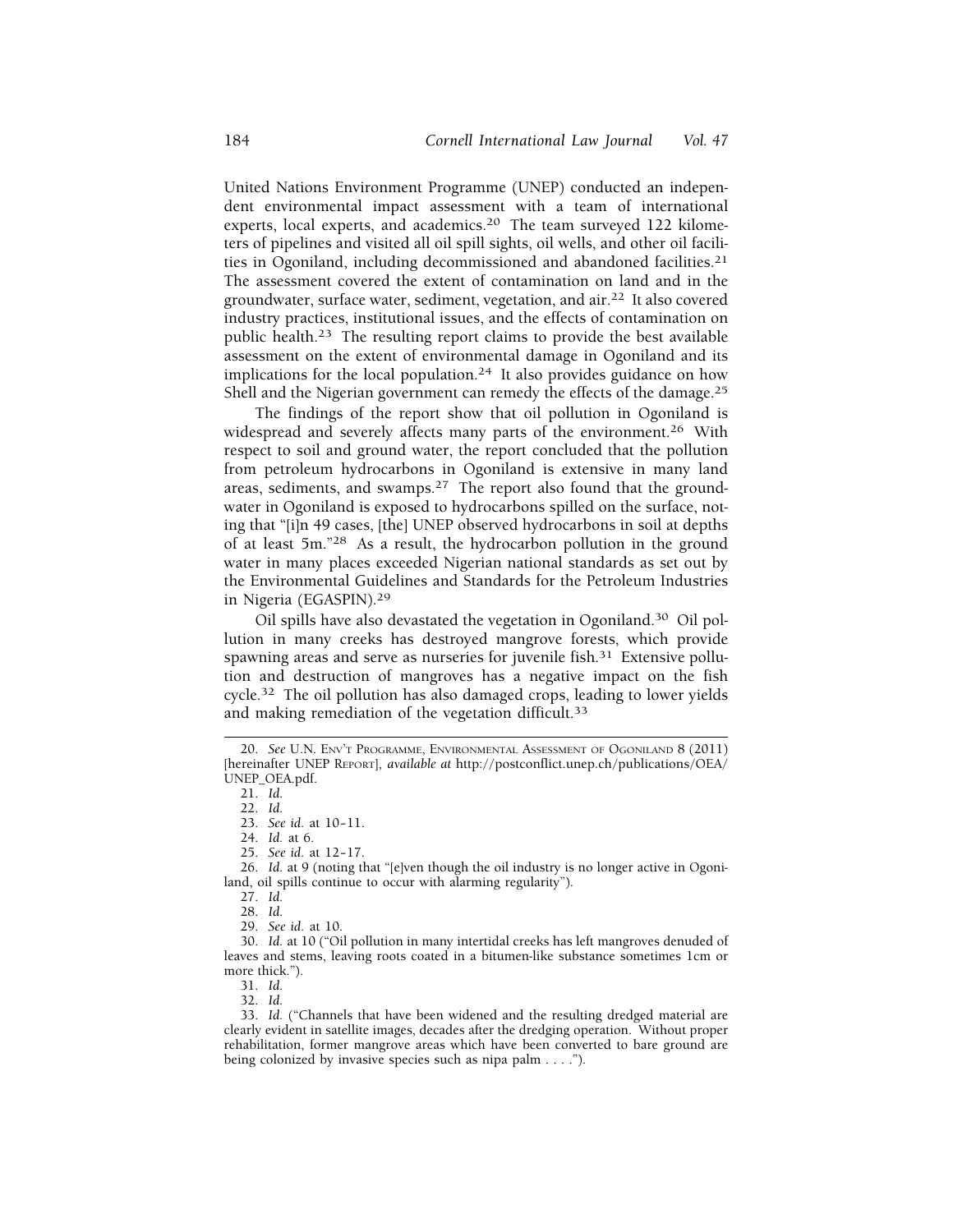The UNEP investigation concluded that surface water in the region's creeks contained varying level of hydrocarbons, with some creeks having layers of thick black oil.<sup>34</sup> This pollution has negatively affected the fishing sector, due to the destruction of fish habitats in the mangroves and the [creeks.35](https://creeks.35) Because fish tend to leave polluted areas for cleaner waters, the pollution has forced fishermen to relocate to stay in business.<sup>36</sup>

Finally, with respect to public health, the report found that oil spills have exposed the Ogoni people to high concentrations of hydrocarbons in the air and drinking water.<sup>37</sup> According to the UNEP, one community was drinking from a well contaminated with benzene, a known carcinogen, "at levels over 900 times above the World Health Organization (WHO) guideline."38 Experts also found hydrocarbon contamination in twenty-eight other wells in ten different communities.<sup>39</sup> In several samples, the hydrocarbon levels were "at least 1,000 times higher than the Nigerian drinking water standard of 3  $\mu$ g/l."<sup>40</sup> In air samples, the UNEP team detected benzene in concentrations 900 times higher than recommended levels.<sup>41</sup> Given the timeline of oil operations in the area and Nigeria's average life expectancy, the report concluded, "it is a fair assumption that most members of the current Ogoniland community have lived with chronic oil pollution throughout their lives."42

# **II. The International Legal Framework: The Right to Health and the Right to a Healthy Environment**

The majority of human rights instruments to date do not recognize the relationship between the right to health and the right to a healthy environment.<sup>43</sup> While there are a number of non-binding universal declarations and regional agreements that recognize some form of the right to a healthy environment, $44$  the only binding global treaty that addresses the right is

34. *Id.* 

35. *Id*.

36. *Id.* 

37. *Id.* 

38. *Id*. at 11.

39. *Id*.

40. *Id.* 

- 41. *See id.* at 13.
- 42. *Id.* at 10, 204.

43. Melissa Fung, *The Right to a Healthy Environment: Core Obligations Under the International Covenant of Economic, Social and Cultural Rights*, 14 WILLAMETTE J. INT'L L. & DISP. RESOL. 97, 104 (2006).

44. *Id.* at 103. *See, e.g.*, Declaration of the United Nations Conference on the Human Environment, princ. 1, June 16, 1972, U.N. Doc. A/CONF.48/14, *available at*  <http://www.unep.org/Documents.Multilingual/Default.asp?documentid=97&article> id=1503 ("Man has the fundamental right to freedom, equality and adequate conditions of life, in an environment of a quality that permits a life of dignity and well-being, and he bears a solemn responsibility to protect and improve the environment for present and future generations."); Rio Declaration on Environment and Development, princ. 23, June 13, 1992, U.N. Doc. A/CONF/.151/5 ("The environment and natural resources of people under oppression, domination and occupation shall be protected.").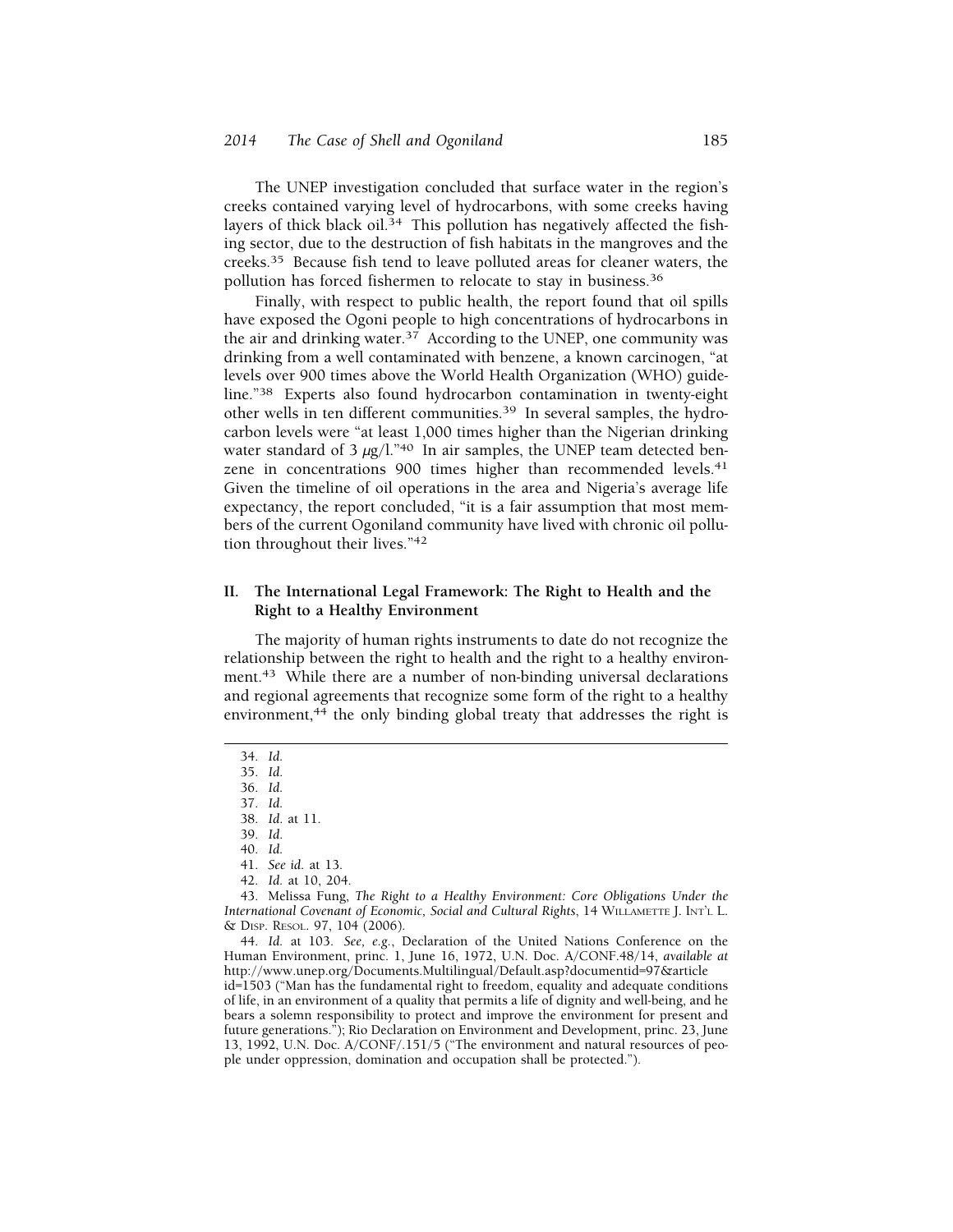the [ICESCR.](https://ICESCR.45)<sup>45</sup> Article 12 of the ICESCR guarantees that every man and woman has an inherent right to the "highest attainable standard of physical and mental health."46 The ICESCR recognizes the right to health, but like the majority of human rights treaties, it does not explicitly recognize the right to a healthy environment.<sup>47</sup>

Instead, the existence of the right to a healthy environment is implicit in certain articles of the convention: Articles 1 (the right to self-determination and the right to control natural wealth and resources);<sup>48</sup> Article 7 (the right to safe and healthy working conditions and the right to a decent living);49 Article 11 (the right to an adequate standard of living and the right to the continuous improvement of living conditions);<sup>50</sup> Article 12 (the right to health, including all aspects of environmental and industrial hygiene);<sup>51</sup> and Article 15 (the right to the benefits of scientific progress).<sup>52</sup>

The Committee on Economic, Social, and Cultural Rights (CESCR) has also addressed the right to a healthy environment. The CESCR, which is the implementing body of the ICESCR, has used its General Comments to recognize that the right to health is "an inclusive right extending not only to timely and appropriate health care but also to the underlying determinants of health, such as . . . healthy occupational and environmental conditions  $\ldots$ ."<sup>53</sup> In doing so, the CESCR has recognized that a healthy environment is a necessary condition for the enjoyment of the right to [health.](https://health.54)<sup>54</sup>

Unlike the ICESCR, the African Charter explicitly recognizes the right to a healthy environment.<sup>55</sup> The African Charter is one of the first regional conventions to explicitly recognize the right to a healthy environment, providing that "[a]ll peoples shall have the right to a general satisfactory environment favorable to their development."<sup>56</sup> The CESCR and the African Commission, the body responsible for implementing the Charter, both interpret the ICESCR and the African Charter as imposing certain core or minimum obligations on states, including the obligations to protect, respect, and fulfill.<sup>57</sup> The ICESCR requires state parties to use the maxi-

- 54. *See id.*
- 55. *See* African Charter, *supra* note 18, art. 24.
- 56. *Id.*

57. *See General Comment No. 14*, *supra* note 18, ¶ 33; SERAC v. Nigeria, Case No. ACHPR/COMM/A044/1, Afr. Comm'n Hum. & Peoples' Rights ¶ 44 (May 27, 2002), *available at* <http://www.escr-net.org/sites/default/files/serac.pdf> ("Internationally accepted ideas of the various obligations engendered by human rights indicate that all rights . . . generate at least four levels of duties for a State that undertakes to adhere to a rights regime, namely the duty to respect, protect, promote, and fulfil [sic] these rights.").

<sup>45.</sup> *See* ICESCR, *supra* note 18, art. 12.

<sup>46.</sup> *Id.* 

<sup>47.</sup> *See id.* 

<sup>48.</sup> *See id.* art. 1. *See also* Fung, *supra* note 43, at 104.

<sup>49.</sup> *See* ICESCR, *supra* note 18, art. 7.

<sup>50.</sup> *See id.* art. 11.

<sup>51.</sup> *See id.* art. 12.

<sup>52.</sup> *See id.* art. 15.

<sup>53.</sup> *General Comment No. 14*, *supra* note 18, ¶ 11.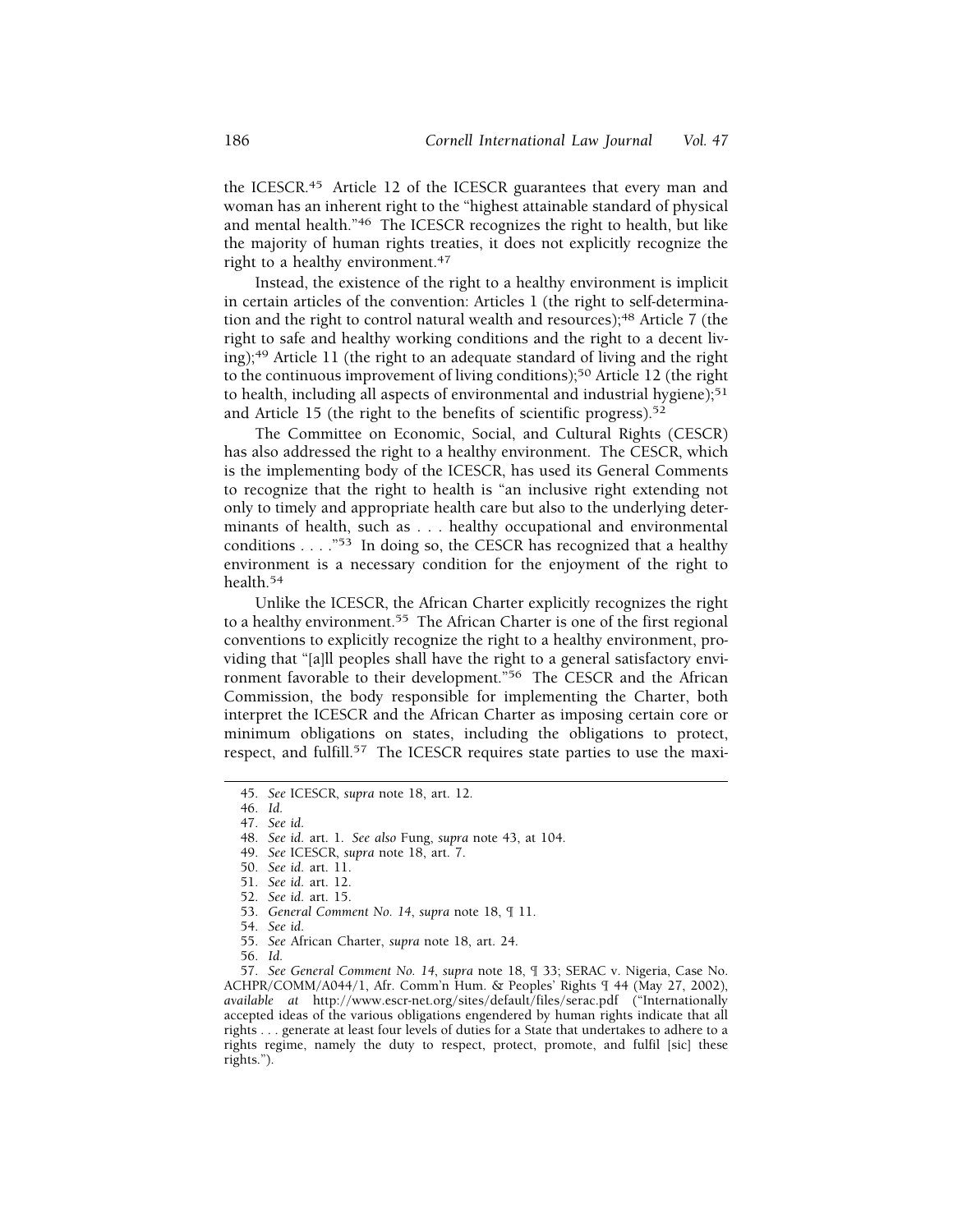mum of their available resources to work progressively towards fully realizing the rights in the [Covenant.58](https://Covenant.58) A state's failure to protect, respect, or fulfill constitutes a breach unless the state can show that it has used all available resources to meet its [obligations.59](https://obligations.59) 

State compliance with the three core obligations is necessary to ensure that individuals can fully realize the right to health. First, the obligation to respect requires states to "refrain from interfering directly or indirectly with the enjoyment of the right . . . . "<sup>60</sup> A state fails to meet its obligation where it repeals or suspends legislation necessary for the full realization of the right to health.<sup>61</sup> Second, the obligation to protect imposes an affirmative duty on states to prevent third parties, including corporations, from interfering with the right to a healthy environment and hence, the right to [health.](https://health.62)<sup>62</sup> States must adopt and enforce measures that require non-state actors to conduct their operations in a manner that respects the right to [health.](https://health.63)<sup>63</sup> States breach their obligation to protect when they fail to prevent or regulate the operations of individuals, groups, corporations, or other third parties whose conduct violates the right to health.<sup>64</sup>

Finally, the obligation to fulfill requires that states "take positive measures that enable and assist individuals and communities to enjoy the right to health."65 This obligation is more difficult to implement since it requires states to take affirmative steps to assist communities.<sup>66</sup> For example, concerning the right to water, states must take positive steps to assist communities to enjoy the right to water by assisting in the cleanup of polluted streams or wells.<sup>67</sup> To ensure that third parties respect the right to health, states must adopt proper domestic legislation that guarantees those

61. *See General Comment No. 14*, *supra* note 18, ¶ 49. States also violate the right to health when they adopt "legislation or policies which are manifestly incompatible with pre-existing domestic or international legal obligations in relation to the right to health." *Id.* ¶ 48.

62. *See General Comment No. 15*, *supra* note 60, ¶ 23.

63. *See* SERAC v. Nigeria, Case No. ACHPR/COMM/A044/1, Afr. Comm'n Human & Peoples' Rights ¶ 46 (May 27, 2002) (explaining that the state has an obligation to protect beneficiaries of the right to health by enacting legislation and providing effective remedies and that "[p]rotection generally entails the creation and maintenance of an atmosphere or framework by an effective interplay of law and regulations so that individuals will be able to freely realize their rights and freedoms").

64. *See id.* ¶ 51.

65. *General Comment No. 14.*, *supra* note 18, ¶ 37.

66. *See* Fung, *supra* note 43, at 125.

67. *See General Comment No. 15*, *supra* note 60, ¶ 25 ("States parties are also obliged to fulfil (provide) the right when individuals or a group are unable, for reasons beyond their control, to realize that right themselves by the means at their disposal."). *See also*  Michael J. Dennis & David P. Stewart, *Justiciability of Economic, Social, and Cultural Rights: Should There be an International Complaints Mechanism to Adjudicate the Rights to Food, Water, Housing, and Health?, 98 Am. J. INT'L L. 462, 493-94 (2004).* 

<sup>58.</sup> ICESCR, *supra* note 18, art. 2.

<sup>59.</sup> *See id.* 

<sup>60.</sup> *See, e.g.*, U.N. Econ. & Soc. Council, Comm. on Econ., Soc., and Cultural Rights, *General Comment No. 15: The Right to Water*, ¶ 21, U.N. Doc. E/C.12/2002/11 (Jan. 20, 2003) [hereinafter *General Comment No. 15*].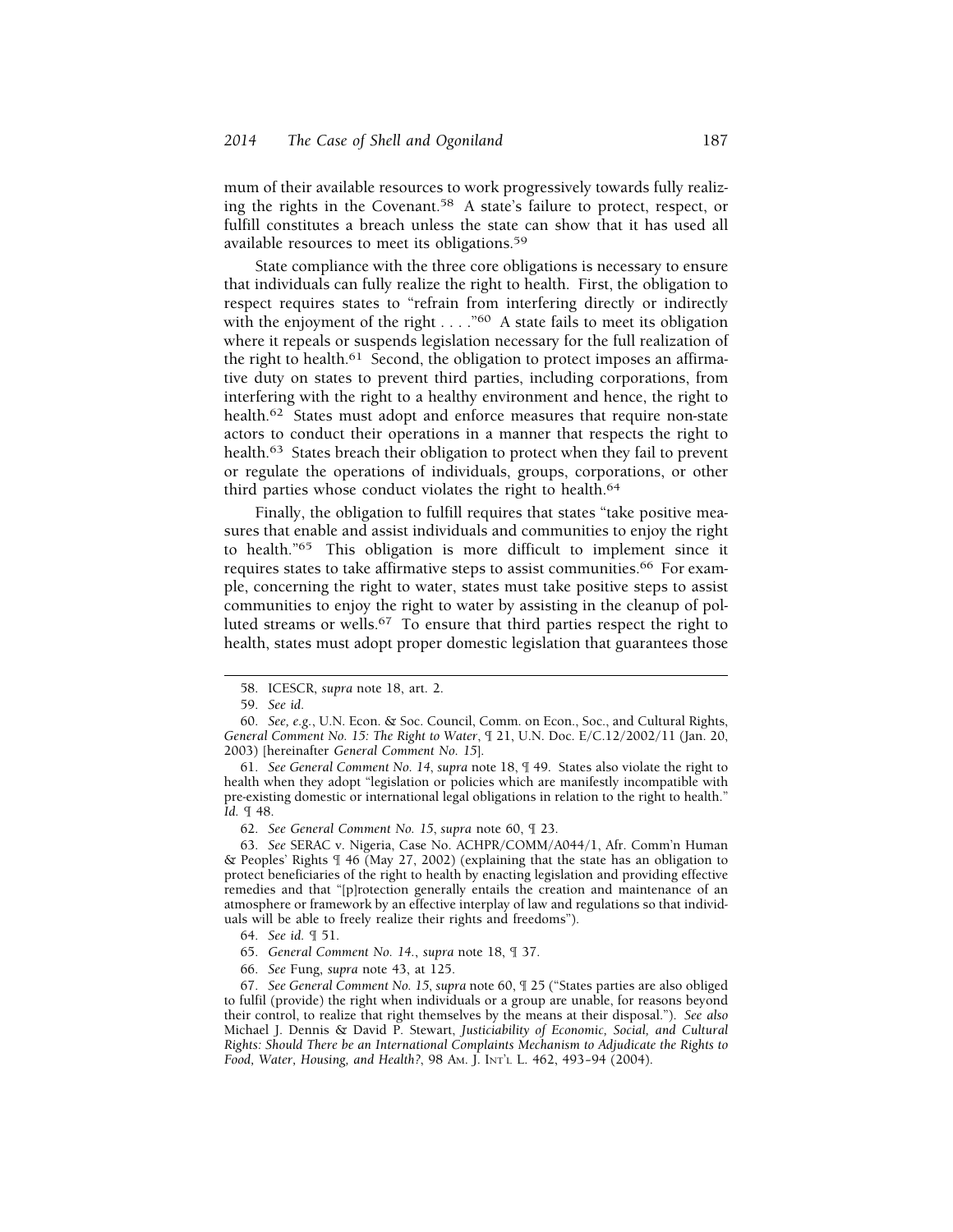[rights.](https://rights.68)68 Specifically, Article 2 of the ICESCR requires that states use "all appropriate means" to adopt legislative measures and other programs necessary to fulfill the right to [health.69](https://health.69)

In 2001, the African Commission on Human and People's Rights illustrated the close relationship between the right to health and the right to a healthy environment when it issued its decision in *SERAC v. [Nigeria](https://Nigeria.70)*. 70 In *SERAC*, the plaintiff, a non-governmental organization representing the interests of the Ogonis, alleged that the Nigerian government caused environmental degradation and health problems for the Ogoni people through its involvement in a joint oil venture with [Shell.](https://Shell.71)71 The plaintiff argued that the Nigerian government's failure to monitor the operations of oil companies operating in Ogoniland and failure to require standard industry safety measures was the direct cause of the environmental [damage.72](https://damage.72) As a result, the complaint alleged that the oil consortium disposed of toxic wastes, contaminating Ogoni waterways in violation of applicable international environmental [standards.](https://standards.73)73 According to the plaintiff, the consortium neglected to properly maintain oil facilities, resulting in numerous oil spills close to [villages.](https://villages.74)74 These spills had "serious short and long-term health impacts, including skin infections, gastrointestinal and respiratory ailments, and increased risk of cancers, and neurological and reproductive problems."75 The plaintiff also alleged that the Nigerian government failed to produce basic environmental impact studies relating to the hazardous effects of oil production in Ogoniland and even refused to allow scientists from environmental organizations to conduct [assessments.76](https://assessments.76) 

Finally, the plaintiff alleged that between the years of 1990 and 1993, Nigerian security forces attacked Ogoni villages, burning homes, killing innocent villagers and animals, and destroying crops and farms in response to the Movement of the Survival of the Ogoni People (MOSOP), a non-violent campaign in opposition to the destruction of the Ogoni envi[ronment.77](https://ronment.77) With regard to these allegations, the Nigerian government admitted to its role in the attacks on Ogoni [villages.78](https://villages.78) In communication recordings between officials of Shell and the Rivers State Internal Security

71. *See id.* ¶¶ 1, 9.

- 75. *Id.*
- 76. *Id.* ¶ 5.

78. *Id.* ¶ 8.

<sup>68.</sup> *See id.* at 491.

<sup>69.</sup> *See* ICESCR, *supra* note 18, art. 2.

<sup>70.</sup> *See* SERAC v. Nigeria, Case No. ACHPR/COMM/A044/1, Afr. Comm'n Hum. & Peoples' Rights [[ 51-53 (May 27, 2002).

<sup>72.</sup> *See id*. ¶ 4. The complaint also alleged that the Nigerian government did not require oil companies to consult with local communities before commencing oil-drilling activities, even when those operations threatened the right to health and the right to a healthy environment. *See id*. ¶ 6.

<sup>73.</sup> *Id.* ¶ 2.

<sup>74.</sup> *Id.* 

<sup>77.</sup> *Id*. ¶ 7 (alleging that the Nigerian government failed to investigate the perpetrators of the attacks or punish them, further implicating the involvement of the Nigerian government itself).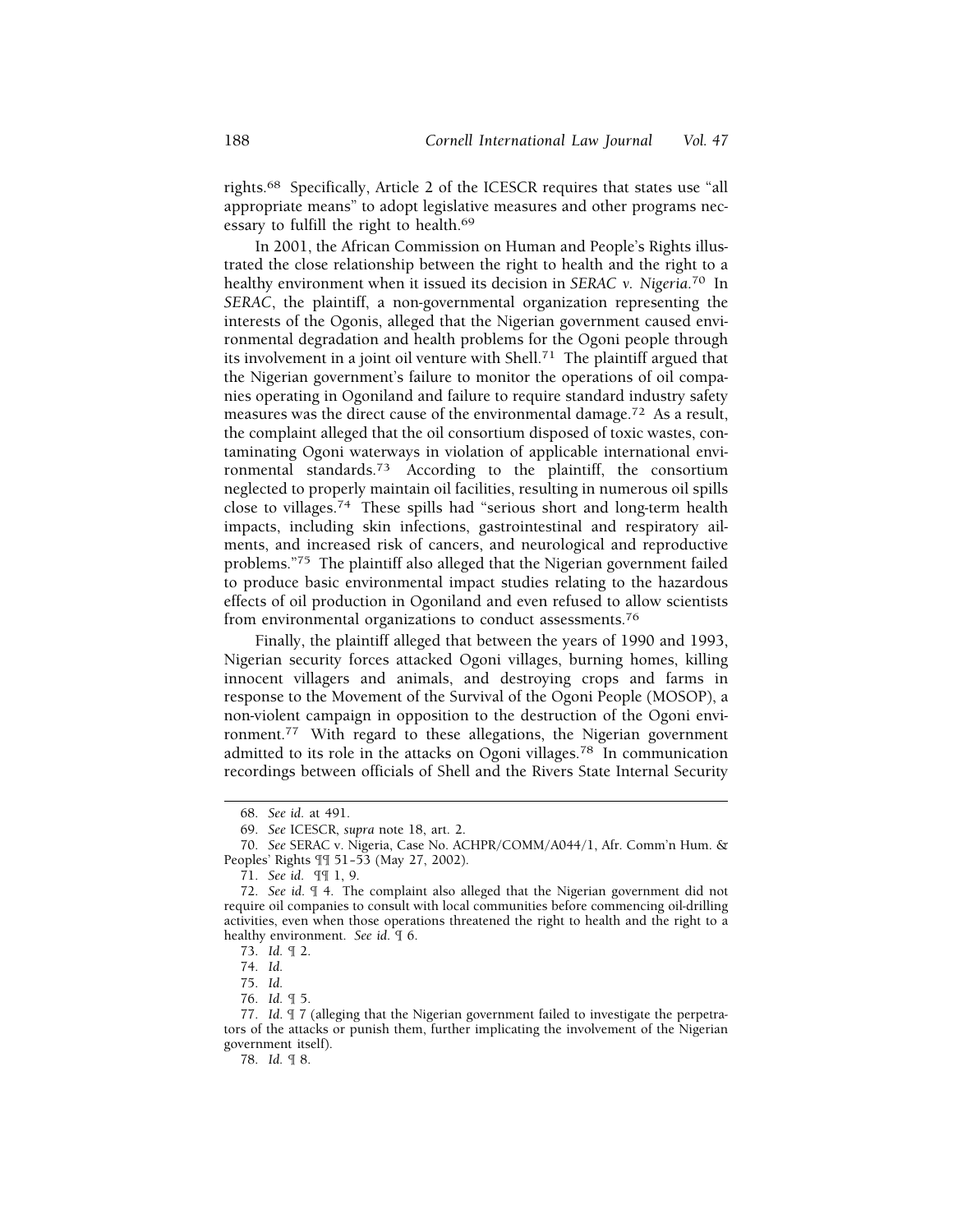Task Force, the Nigerian government called for "ruthless military operations" and "wasting operations coupled with psychological tactics of displacement."79

In *SERAC*, the Commission highlighted the Nigerian government's breaches of the obligations to respect, protect, and fulfill the right to health and the right to a healthy environment under the African [Charter.80](https://Charter.80) First, in regard to the obligation to respect, the Commission reasoned that governments must not threaten the health and environment of their citizens and must refrain from interfering with the enjoyment of "the best attainable state of physical and mental health."81 According to the Commission, this obligation requires states to desist from tolerating or carrying out practices or policies that violate the integrity of the [individual.82](https://individual.82) In other words, parties to the African Charter may not engage in conduct that undermines the right to health and the right to a healthy environment.<sup>83</sup> Here, the Nigerian government breached that duty by sending security forces to attack villages and to destroy the environment and livelihood of the Ogoni [people.84](https://people.84)

Secondly, the Commission recognized the obligation to fulfill, which, under the African Charter, requires party states to take reasonable measures to prevent pollution and ecological degradation and to "promote . . . sustainable development and use of natural resources . . . ."85 Compliance with this obligation, the Commission said, requires states to conduct environmental impact assessments in order to provide communities with information regarding their exposure to hazardous [substances.86](https://substances.86) Here, the Nigerian government breached this obligation by failing to provide environmental impact assessments of Ogoniland<sup>87</sup> and by preventing independent experts from conducting such assessments.<sup>88</sup>

Finally, with regard to the obligation to protect, the Commission stated that the African Charter "requires [states] to take reasonable . . . measures to prevent pollution and ecological degradation, to promote conservation, and to secure an ecologically sustainable development and use of natural resources."89 Moreover, failing to regulate the conduct of third parties— including corporations— that interfere with the right to health and

87. *See id*. ¶ 54.

89. *Id.* ¶ 52.

<sup>79.</sup> *Id.* 

<sup>80.</sup> *Id.* ¶¶ 50– 54.

<sup>81.</sup> *See id.* ¶¶ 44– 45, 52; African Charter, *supra* note 18, art. 16.

<sup>82.</sup> *See SERAC*, Case No. ACHPR/COMM/A044/1 at ¶ 52.

<sup>83.</sup> *See id.* 

<sup>84.</sup> *See id*. ¶ 54. In addition, the Commission found a violation of the right to life, noting that "[t]he Security forces were given the green light to decisively deal with the Ogonis, which was illustrated by [ ] wide spread terrorisations and killings." *Id.* ¶ 67.

<sup>85.</sup> *Id.* ¶¶ 47, 52.

<sup>86.</sup> *See id.* ¶ 53.

<sup>88.</sup> *See id*.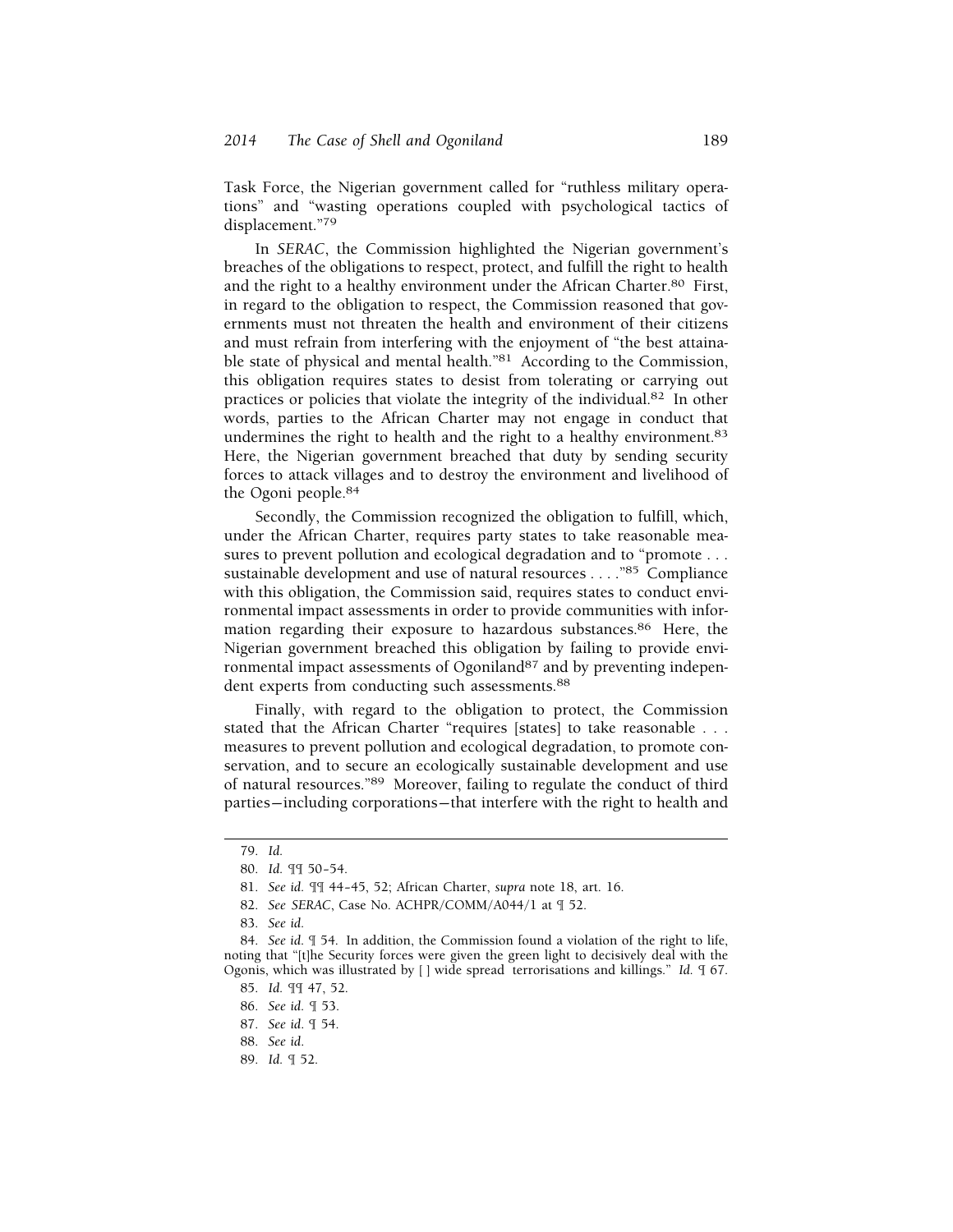a healthy environment is a violation of the obligation to [protect.90](https://protect.90) The Nigerian government breached this obligation by failing to (1) monitor the oil production activities of Shell and other multinational corporations operating in Ogoniland; (2) enforce domestic and international environmental standards, which require safety measures and prompt oil spill response to prevent further environmental pollution and ecological devastation; and (3) consult with indigenous communities before commencing oil opera[tions.](https://tions.91)91 The Commission held that despite the Nigerian government's obligation to protect the rights of the Ogonis, the Nigerian government facilitated the destruction of [Ogoniland.92](https://Ogoniland.92) Hence, the Commission ordered Nigeria to take necessary steps to comply with these core [obligations.](https://obligations.93)<sup>93</sup>

Since the Commission's decision, Nigeria has taken some steps to address the issues discussed in *SERAC*. For example, the Nigerian government requested the independent assessment that led to the UNEP's [report.](https://report.94)94 The government also established the National Oil Spill Detection and Response Agency ([NOSDRA\).95](https://NOSDRA).95) Lastly, the country has enacted and revised several environmental laws and regulations intended to monitor and control the operations of the oil [industry.96](https://industry.96) 

However, aside from its involvement in the UNEP assessment, the Nigerian government has failed to publicize information regarding the extent of daily oil spills and their effects.<sup>97</sup> There is still a gross lack of transparency and lack of access to information available to affected communities regarding the operations of the Nigerian government and the oil industry as a [whole.98](https://whole.98) 

More importantly, the increasing environmental damage cited in the 2011 UNEP findings suggests that Nigeria is *still* in breach of the obligation to protect. Evidence of this breach is further substantiated by its failure to enforce a recent decision issued in 2012, in *SERAP v. Federal Republic of [Nigeria](https://Nigeria.99)*. 99 In *SERAP*, the plaintiff, an NGO, alleged that Nigeria

94. *See* UNEP REPORT, *supra* note 20, at 8.

95. *See id.* at 12.

96. *See* STEINER, *supra* note 1, at 16 (noting that the Nigerian government revised and updated its Environmental Guidelines and Standards for the Petroleum Industry (EGAS-PIN) in 2002). *See also* AMNESTY REPORT, *supra* note 2, at 41.

97. *See id.* at 49-50 (explaining that there is a lack of access to information because there is inadequate data gathering and monitoring of the oil industry).

98. *See id.* at 62.

<sup>90.</sup> *Id.* ¶ 57 ("Governments have a duty to protect their citizens, not only through appropriate legislation and effective enforcement but also by protecting them from damaging acts that may be perpetrated by private parties.").

<sup>91.</sup> *Id.* ¶¶ 54– 55.

<sup>92.</sup> *Id.* ¶ 58.

<sup>93.</sup> *Id.* at 15. It is important to note, however, that the Commission's decisions are effectively unenforceable. *See* African Charter, *supra* note 18 (containing no provision describing how the Commission's decisions will be enforced or carried out).

<sup>99.</sup> Socio-Econ. Rights & Accountability Project (SERAP) v. Nigeria, Judgment No. ECW/CCJ/JUD/18/12, ECOWAS (Dec. 14, 2012), *available at* [http://www.courtecowas.](http://www.courtecowas) org/site2012/pdf\_files/decisions/judgements/2012/SERAP\_V\_FEDERAL\_REPUBLIC\_ OF\_NIGERIA.pdf.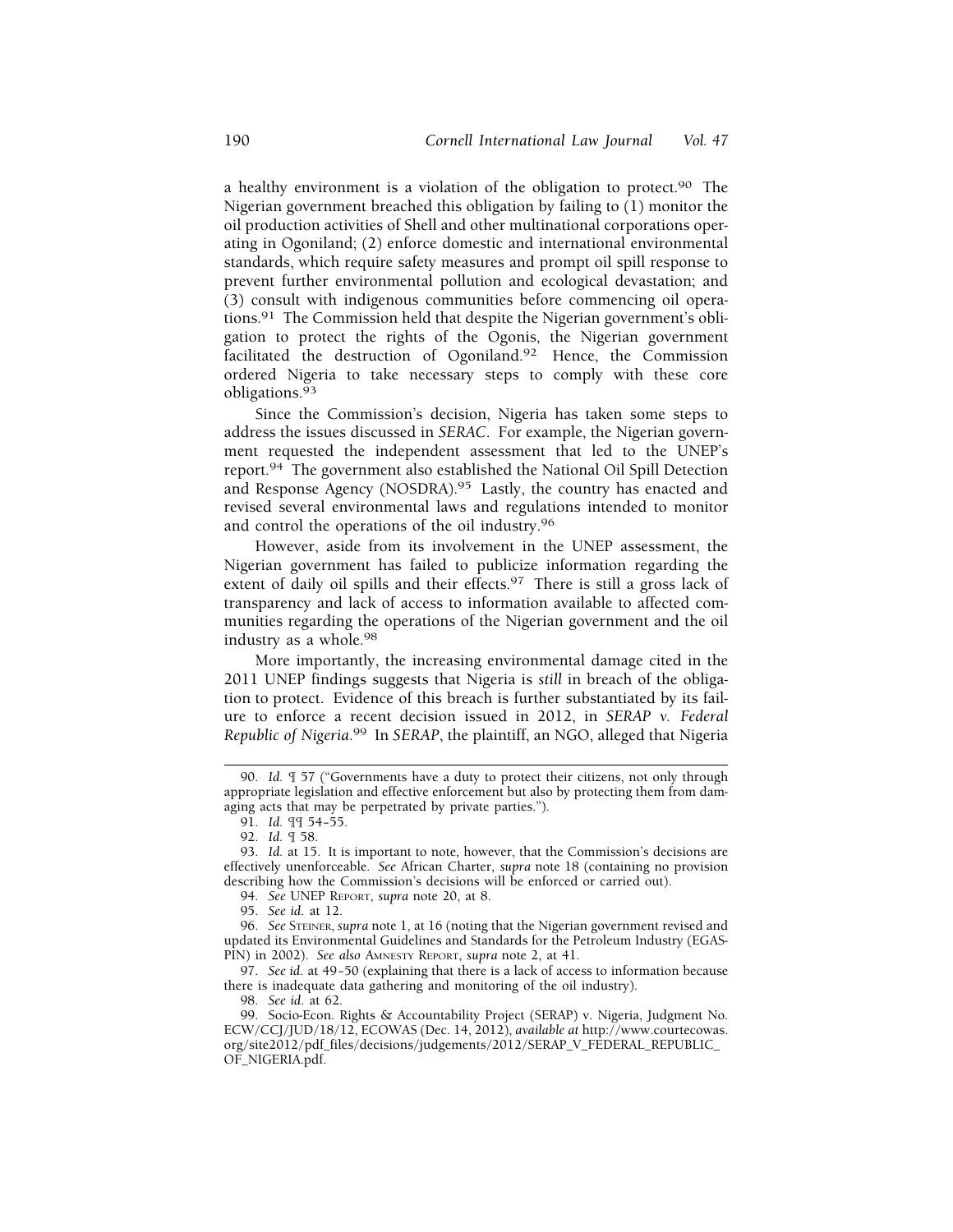violated the right to health, the right to an adequate standard of living, and rights to economic and social development of the people of the Niger Delta under the ICESCR and the African Charter, by failing to enforce existing environmental laws and regulations to protect the environment.100

Although the plaintiffs alleged several violations of both the ICESCR and the African Charter, the court limited its judgment to Articles 1 and 24 of the African Charter.101 After dismissing Nigeria's claims that human rights violations were non-justiciable, the court reaffirmed the African Commission's essential holding in *SERAC.* The court held that Nigeria's failure to monitor and enforce environmental laws violated the rights to health and a healthy environment under Articles 1 and 24 of the African Charter.102 The court also recognized that a breach of the right to health and the right to a healthy environment has led to the subsequent breach of other rights, including the rights to an adequate standard of living and economic and social development.103 Accordingly, the court ordered the Federal Republic of Nigeria to (1) take all effective measures, as quickly as possible, to restore the environment of the Niger Delta; (2) take all measures necessary to prevent the occurrence of further environmental pollution; and (3) take all measures to hold the perpetrators of the environmental damage, including Shell, accountable.104 Since the issuance of this decision in 2012, Nigeria has yet to take any appropriate measures to enforce the court's decision.<sup>105</sup>

While no oil production has taken place in Ogoniland since 1993, partly due to peaceful protests by the Ogoni People, many facilities remain in the area, and "pipelines carrying oil produced in other parts of Nigeria still pass through Ogoniland" which have led to continued oil spills.106 The Nigerian government has enacted several environmental laws and regulations, which would force third party polluters to clean up oil spills. However, it does not enforce them.<sup>107</sup> The government's continued failure to monitor compliance with and enforce those laws against Shell and other multinational corporations has exacerbated the environmental devastation of Ogoniland.108

106. *See Health Effects of Oil Spills in the Niger Delta,* AMNESTY INT'L., http:// <www.amnesty.ca/get-involved/health-and-human-rights-project/health-effects-of-oil>spills-in-the-niger-delta (last visited Nov. 24, 2013) (describing one of Shell's most recent oil spills in Bodo, Ogoniland in 2008, which amounted to a total spill of between 103,000 and 311,000 barrels of oil).

107. *See* STEINER, *supra* note 1, at 41; AMNESTY REPORT, *supra* note 2, at 38, 41.

108. *See* UNEP REPORT, *supra* note 20, at 15– 18 ("Given the dynamic nature of oil pollution and the extent of contamination revealed in UNEP's study, failure to begin

<sup>100.</sup> *Id.* ¶ 19 (c), (d).

<sup>101.</sup> *Id.* ¶ 107.

<sup>102.</sup> *Id* ¶ 107.

<sup>103.</sup> *Id*. ¶ 101.

<sup>104.</sup> *Id.* ¶ 121.

<sup>105.</sup> *See* Brittany West, *ECOWAS Community Court of Justice Holds Nigerian Government Liable for Human Rights Violations of Oil Companies*, HUMAN RIGHTS BRIEF (Mar. 7, 2013), <http://hrbrief.org/2013/03/ecowas-community-court-of-justice-holds-nigerian>government-liable-for-human-rights-violations-by-oil-companies/.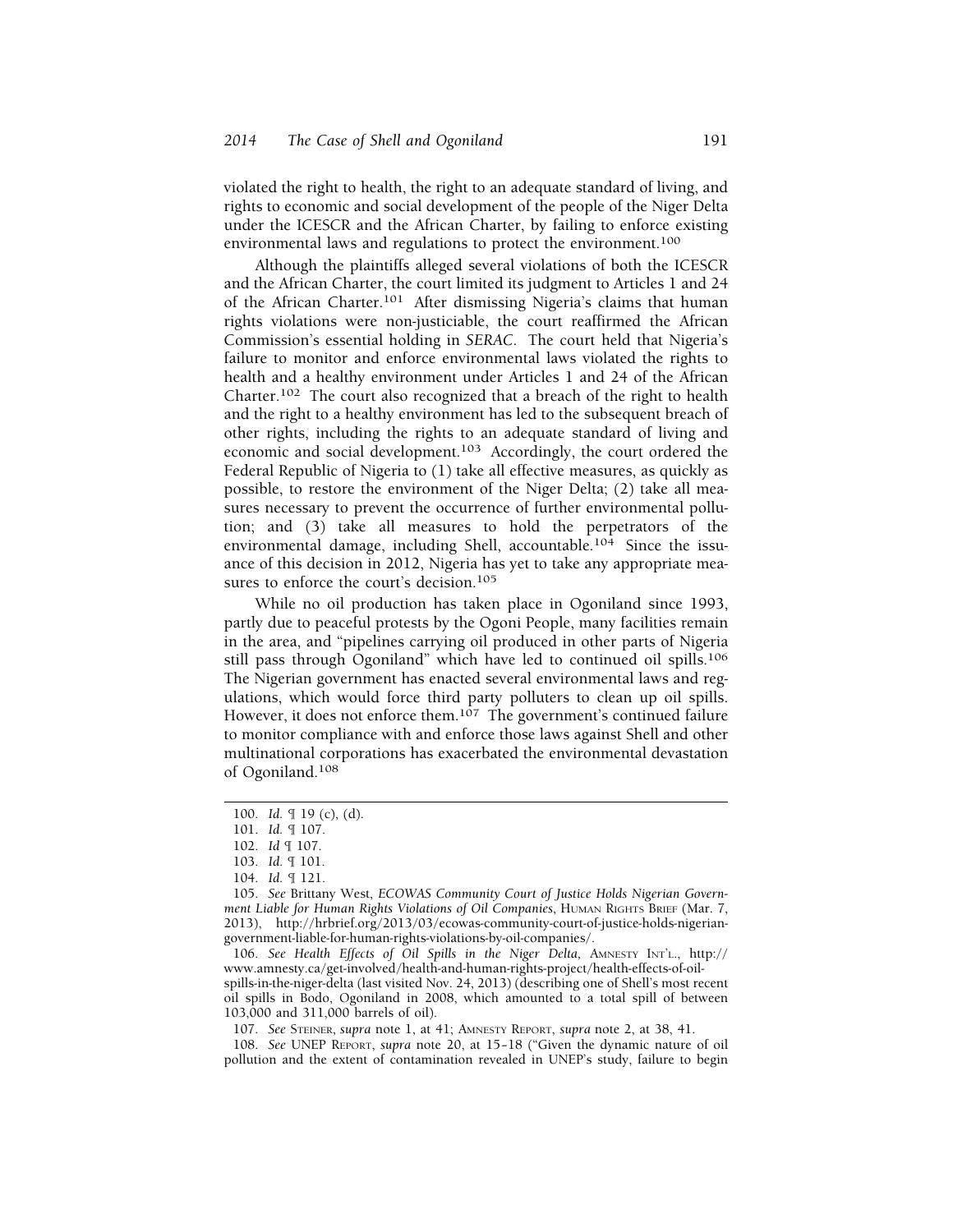This failure to monitor and enforce further contributes to the difficulty in attributing an accurate level of responsibility to Shell. Although the government no longer authorizes brutal attacks on Ogoni villages, the government still allows the Ogonis to consume contaminated water with known carcinogens in concentrations 900 times WHO recommendations.109 The Ogoni people continue to live with chronic oil pollution in conditions that threaten their means of survival and undermine their right to health.<sup>110</sup> Thus, Nigeria continues to breach its obligations under the ICESCR and the African Charter.

#### **III. Assessment of Nigeria's Breach of the Obligation to Protect**

A. Nigerian Domestic Law and Internationally Recognized Standards on Oil Spill Response

Nigeria's breach of the obligation to protect is not due to a lack of environmental laws and regulations. Nigeria's domestic law requires that oil operators comply with internationally recognized standards in conducting oil operations.<sup>111</sup> These standards include the American Petroleum Institute (API) and American Society of Mechanical Engineers (ASME) standards for petroleum production, which focus primarily on the reduction of the risk of oil spills.112 The Nigerian Petroleum Act of 1969 requires that all operators comply with "good oil field practice," the internationally recognized benchmark for oil field practice that is embodied in the API and ASME standards.<sup>113</sup> The Act gives the Minister of Petroleum Resources the authority to revoke the license of any operator that does not comply with that standard.114 Furthermore, Nigerian drilling regulations require companies to "adopt all practicable precautions including the provision of up-to-date equipment" to prevent pollution.<sup>115</sup> In the event that pollution does occur, operators must take "prompt steps to control and, if possible, end it."116 According to the regulations, oil companies must maintain all installations, prevent oil spills, and cause as little damage as possible to trees, crops, and other environmental properties.<sup>117</sup>

addressing urgent public health concerns and commencing a cleanup will only exacerbate and unnecessarily prolong the Ogoni people's suffering.").

<sup>109.</sup> *See id.* at 11.

<sup>110.</sup> *See id.* 

<sup>111.</sup> *See* STEINER, *supra* note 1, at 17 (stating that oil contamination of surface water and sediments cannot exceed internationally recognized standards).

<sup>112.</sup> *See id.* 

<sup>113.</sup> *See id.*; *see also Publications, Standards, and Statistics Overview,* AMERICAN PETRO-LEUM INST., <www.api.org/publications-standards-and-statistics>(last visited Nov. 22, 2013).

<sup>114.</sup> *See* STEINER, *supra* note 1, at 16.

<sup>115.</sup> *Id.* 

<sup>116.</sup> *Id.* 

<sup>117.</sup> *Id.* Operators must prevent "the escapable or avoidable waste of petroleum and . . . cause as little damage as possible to the surface of the relevant area and to the trees, crops, buildings, structures, and other property thereon." *See id.* (quoting the Petroleum Drilling and Production Regulations of 1969).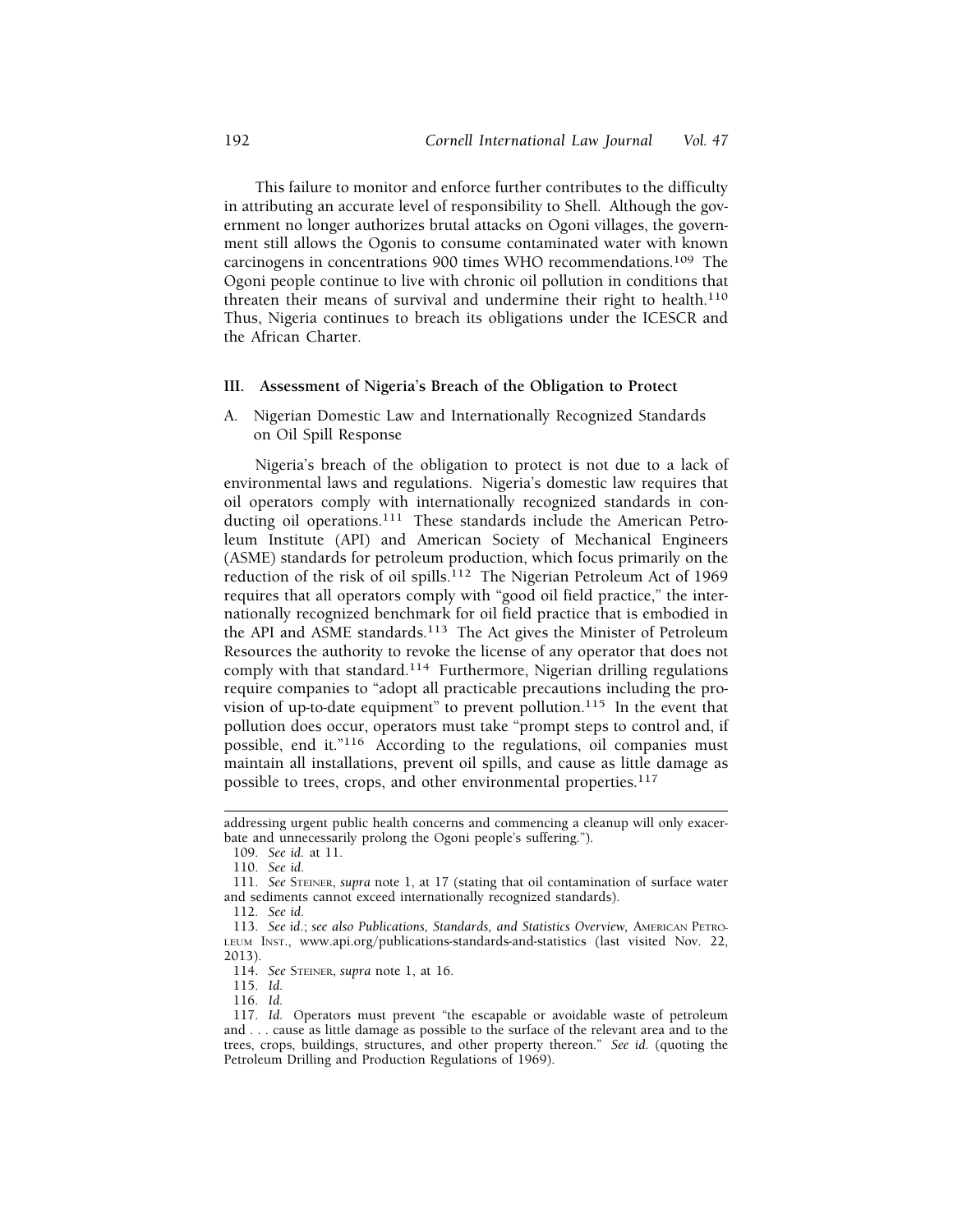The Nigerian Department of Petroleum Resources (DPR), the department primarily responsible for regulating the oil industry, expanded these requirements in 1991 by promulgating the Environmental Guidelines and Standards for the Petroleum Industry (EGASPIN).<sup>118</sup> "EGASPIN confirms that oil and gas operations are governed by the Nigerian Petroleum Act and subsequent federal legislation."119 Regarding oil spills, EGASPIN requires that oil companies commence cleanup within twenty-four hours of the occurrence of a spill.120 Where a spill is on inland waters or wetlands, the only option for cleanup is complete containment and removal.121 Operators must conduct their cleanup efforts in a way that does not cause additional harm to the environment.<sup>122</sup>

The API, ASME, U.S. Integrity Management (IM) for High Consequence Areas (HCAs), and the Alaska Best Available Technology (BAT)<sup>123</sup> industry standards collectively form the internationally recognized standards for pipeline management and constitute "good oil field practice."<sup>124</sup> Hence, to comply with domestic law— and accordingly satisfy its duty to protect under international law— the Nigerian government must ensure that oil operators comply with these standards.<sup>125</sup>

The IM regulations primarily protect HCAs, which include highly populated areas, navigable waterways, and environments that are unusually sensitive to oil spills.<sup>126</sup> IM regulations require companies to assess the adequacy of all pipelines in HCAs in case of failure, ensure a continued process for monitoring and evaluating pipeline integrity, and adopt preventative measures to reduce damage to HCA environments.<sup>127</sup>

With regard to oil spill response, international good oil field practice requires that companies be prepared to "respond promptly and effectively to a maximum probable discharge."128 Companies must make every effort to detect and stop a spill as quickly as possible.<sup>129</sup> Additionally, companies must make serious efforts to restore the damaged environment to its pre-spill condition.130

Because Shell operates in the United States, it ought to be quite famil-

- 129. *Id.*
- 130. *Id.*

<sup>118.</sup> *Id.* 

<sup>119.</sup> *Id.* 

<sup>120.</sup> *Id.* at 17.

<sup>121.</sup> *Id*. ("It shall be required that these cleanup methods be adopted until there shall be no more visible sheen of oil on the water.").

<sup>122.</sup> *Id.* 

<sup>123.</sup> *See Best Available Technology*, ALASKA DEPT. ENVTL. CONSERVATION, http:// [dec.alaska.gov/spar/ipp/batpage.htm](https://dec.alaska.gov/spar/ipp/batpage.htm) (last visited Nov. 22, 2013) (requiring oil operators to use the best available technology that was available when they submitted their contingency plans).

<sup>124.</sup> *See* STEINER, *supra* note 1, at 18 (noting that there are many overlapping sets of criteria that can be used to compare oil practices around the world).

<sup>125.</sup> Lack of compliance with good oil field practice leads to environmental pollution, which interferes with the right to health and the right to a healthy environment.

<sup>126.</sup> *Id.* at 21.

<sup>127.</sup> *Id*.

<sup>128.</sup> *See id.* at 19.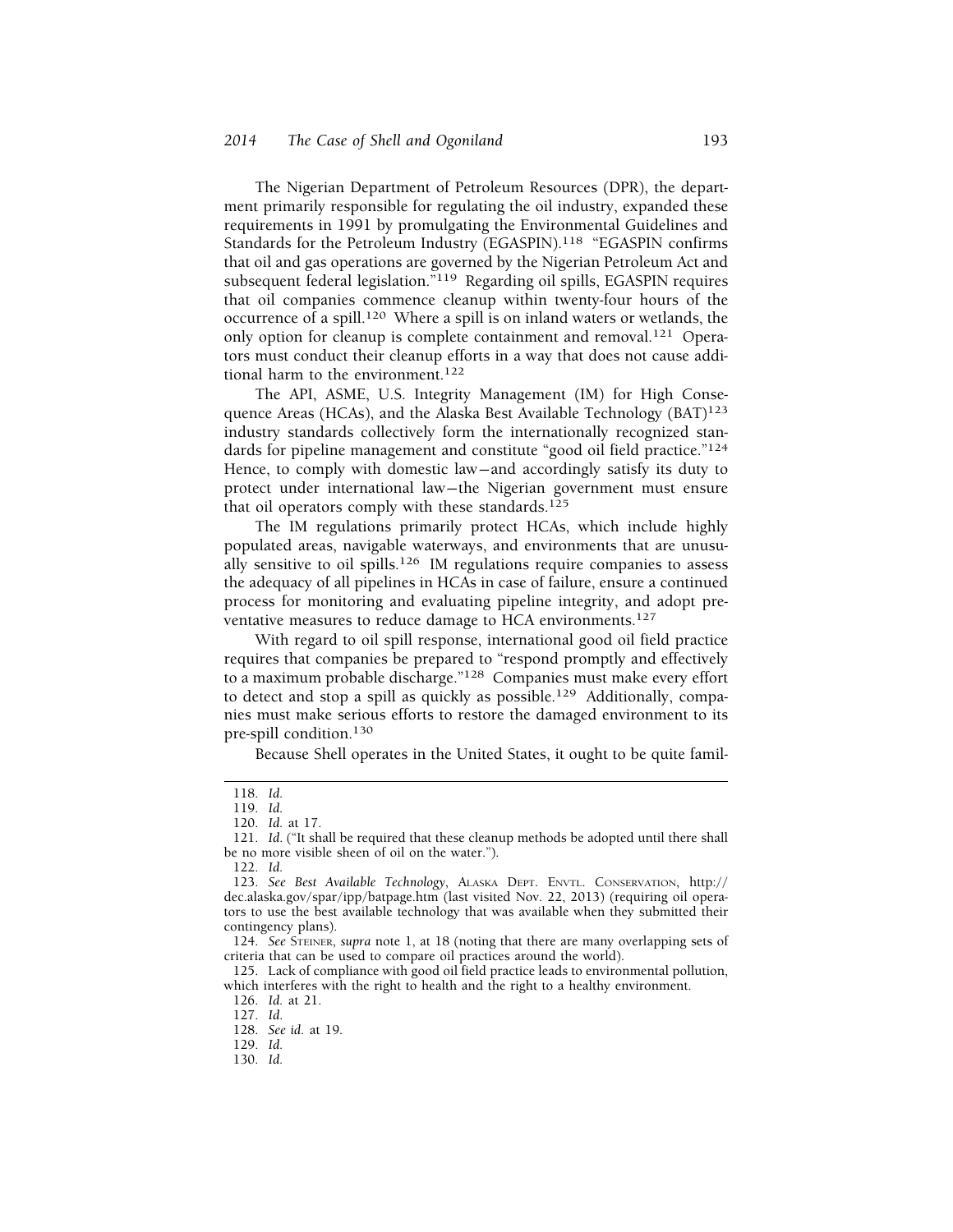iar with good oil field practice.<sup>131</sup> However, the company's operations in Nigeria have fallen short of international standards. Ogoniland and other areas of the Niger Delta are highly populated wetlands and are sensitive to environmental damage.<sup>132</sup> Thus, these areas qualify as HCAs.<sup>133</sup> Yet, Shell has failed to treat Ogoniland as an HCA and has failed to comply with good oil field practice in Nigeria.<sup>134</sup> During the period of 1989-1994, Shell reported an average of 221 oil spills per year in the Niger Delta.<sup>135</sup> The company reports that half of these spills were due to corrosion of aging facilities,  $136$  while another 28% were due to sabotage by third parties.137 Due to the high spill rate, in 1995 Shell took certain preventative measures to reduce and manage oil spills.138 Shell claims that it replaced and upgraded aging facilities and pipelines, improved the ways it responded to oil spills, and increased the company's communications with local communities.<sup>139</sup>

Today, Shell claims that over 70% of all oil spilled from its facilities in the Niger Delta is due to sabotage, theft, and illegal refining (as opposed to corrosion).140 Indeed, oil theft and sabotage are real problems in the Niger Delta.141 However, due to poor monitoring by the Nigerian government, the designation of the cause of a particular oil spill is largely dependent on the oil company's own assessment of the incident.<sup>142</sup> This means Shell has been in a position to inflate the prevalence of third-party pollution.

Moreover, even if the 70% figure is accurate, good oil field practice requires oil companies to protect against the risks of third-party damage.143 API standards recommend that oil operators internalize third-party risks by taking measures to protect against vandalism and theft, and their resulting environmental damage.144 Such measures include using robust design factors, such as thicker-walled pipes, sabotage-resistant pipe specifications, deeper-buried pipeline segments, and enhanced leak detection systems.145 The extent to which Shell has adopted these measures in

139. *Id.* at 30.

143. *See* STEINER, *supra* note 1, at 27.

<sup>131.</sup> *See Shell in Alaska,* SHELL, <http://www.shell.us/aboutshell/projects-locations>/ alaska/about.html (last visited Jan. 5, 2014) (describing Shell's oil operations in Alaska dating back to 1918).

<sup>132.</sup> *See* STEINER, *supra* note 1, at 22.

<sup>133.</sup> *See id.* 

<sup>134.</sup> *See id.* at 21, 30.

<sup>135.</sup> *Id.* at 29.

<sup>136.</sup> *Id.* 

<sup>137.</sup> *Id.* 

<sup>138.</sup> *Id*.

<sup>140.</sup> *Rising Crude Theft Activities Threaten Daily Export of 140,000 Barrels of Oil, SHELL* (June 2, 2012), <http://www.shell.com.ng/aboutshell/media-centre/news-and-media>releases/archive/2012/rising-crude-theft.html (explaining that the level of crude theft results not only in loss of profits for the Nigerian government but also significantly contributes to the consistent pollution of farmlands and rivers).

<sup>141.</sup> *See id.* 

<sup>142.</sup> AMNESTY REPORT, *supra* note 2, at 54 (discussing personal interviews conducted in Nigeria with Shell employees and managers).

<sup>144.</sup> *See id.* at 27-28.

<sup>145.</sup> *Id.*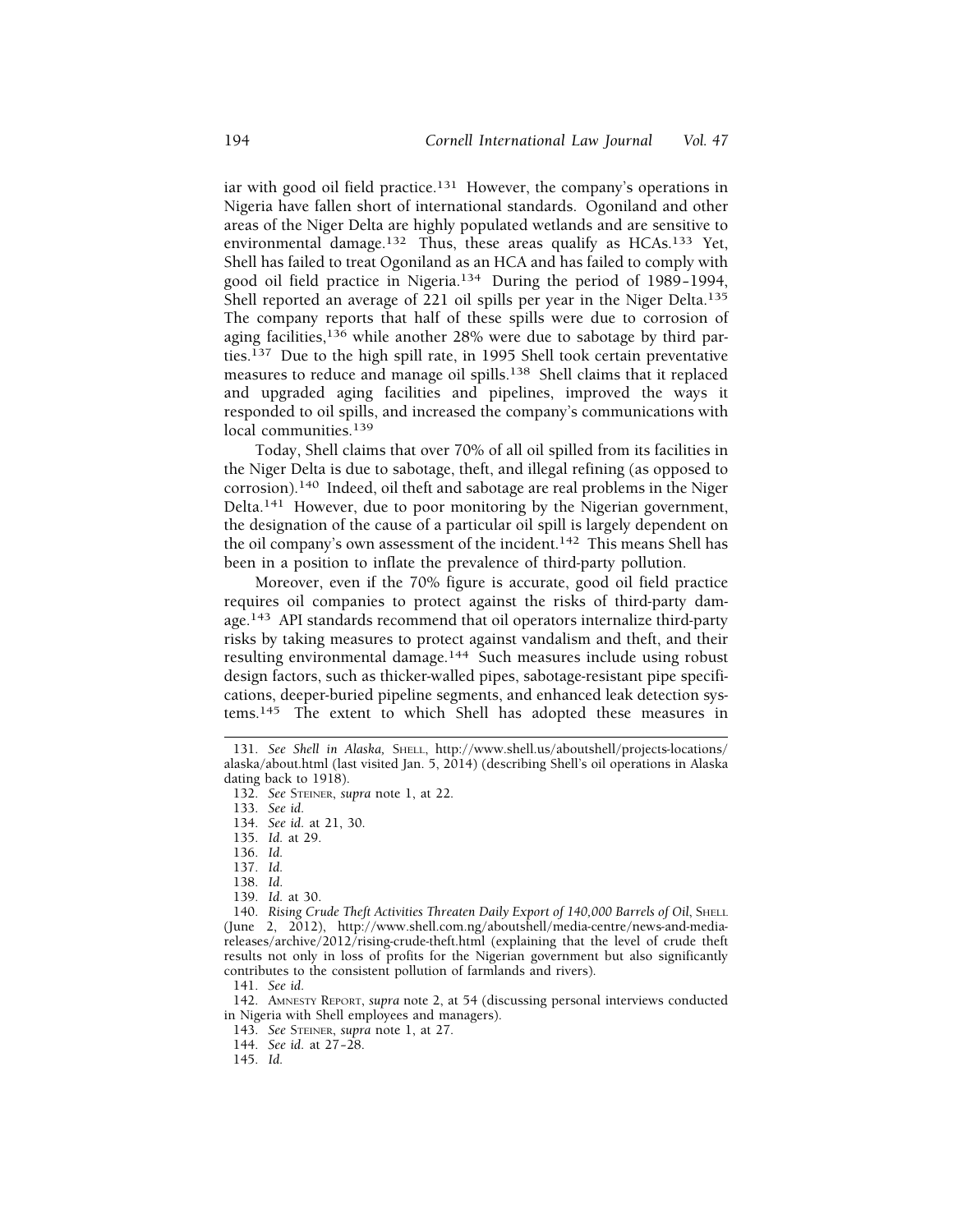maintaining its pipeline integrity in Nigeria is questionable.146

#### B. Conflicts of Interest within the Regulatory System

Although Nigeria imposes regulations on the oil industry, it does not properly enforce them due to a lack of independent oversight by environmental agencies.<sup>147</sup> The federal government is both a partner in the oil industry as well as the party responsible for enforcing environmental laws and standards.148 The oil industry is comprised of a number of joint ventures between the Nigerian government, which owns the Nigerian National Petroleum Corporation (NNPC), and subsidiaries of multinational oil companies like Shell.<sup>149</sup> The Nigerian government holds a 55% stake in its joint venture with Shell, making it the majority partner.<sup>150</sup> It is not uncommon for a government to be in partnership within an industry that it regulates.151 However, in circumstances where the government is a majority stakeholder, independent regulatory agencies and oversight are essential to avoid a conflict of interest.152

Here, there is a significant lack of independent regulation and oversight of the oil industry. In Nigeria, the Nigerian Department of Petroleum Resources (DPR) has the authority to regulate and enforce environmental laws.<sup>153</sup> However, the DPR is closely aligned with the Ministry of Energy, whose role is to develop Nigeria's energy resources.<sup>154</sup> This creates a conflict of interest. The DPR cannot adequately regulate oil pollution while at the same time being aligned with the Ministry responsible for oil production.155

Conflicts of interest also arise from oil companies doing much of their own monitoring of oil spills and waste disposal.156 Due to the general lack of independent monitoring by the Nigerian government, there is little data available to verify the accuracy of a company's reports.<sup>157</sup> As a result, there is no way to verify Shell's claims that a majority of oil spills are due to sabotage. Moreover, even where there are joint investigations into spills, oil companies have a significant influence over the results, including the "assessment of oil impacted sites and certification of clean up."158

- 152. *Id.*
- 153. *Id.*
- 154. *Id.*
- 155. *See id.*
- 156. *See id.* at 46.
- 157. *See id.*
- 158. *See id.*

<sup>146.</sup> *See id.* at 31-33.

<sup>147.</sup> *See* AMNESTY REPORT, *supra* note 2, at 41.

<sup>148.</sup> *See id.*; *Shell Petroleum Development Company of Nigeria*, SHELL, http:// <www.shell.com.ng/aboutshell/shell-businesses/e-and-p/spdc.html> (last visited Jan. 5, 2014) (explaining the structure of Shell's joint venture with the NNPC).

<sup>149.</sup> AMNESTY REPORT, *supra* note 2, at 11-12.

<sup>150.</sup> *Id.* 

<sup>151.</sup> *Id.* at 42.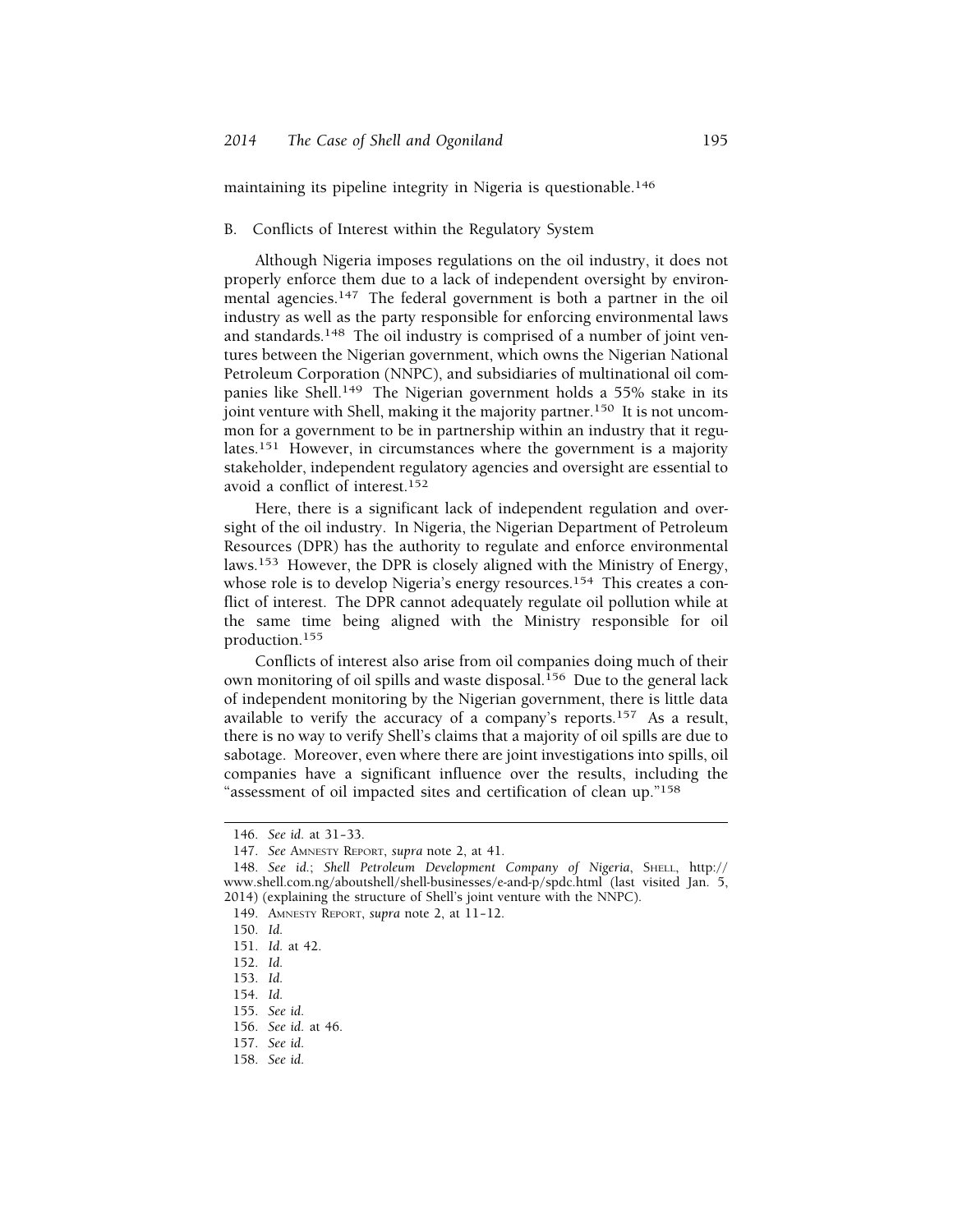C. Lack of Effective Penalties and Sanctions for Violations of Environmental Laws

Shell's persistent violations of Nigerian environmental laws and international legal standards are also due to the government's light penalties. Imposing sufficient punishment for violations of environmental laws is an important part of the Nigerian government's obligation to protect under international law. Without real consequences for environmental violations, there is no incentive for multinational corporations to respect the environment in which they operate.

Nigeria's environmental laws require that oil operators adopt all practicable precautions to prevent land and water pollution,159 and failing to comply with good oil field practice can result in revocation of a company's oil license.160 However, "while some oil licenses and leases have been revoked, as far as Amnesty International could discern revocation has never been done on the grounds of environmental damage."<sup>161</sup> Also, the penalties for environmental pollution are relatively low. For example, failing to report an oil spill to the appropriate government agency results in a fine equivalent to U.S.  $$3,500$ ,  $^{162}$  and failing to clean up an oil spill at an impacted site results in only a U.S. \$7,000 fine.163 These fines are grossly inadequate in comparison to fines imposed on multinationals for oil spills in the United States.164 Thus, the fines do not provide adequate incentives to Shell and other multinationals to clean up their oil spills. As discussed in the UNEP environmental assessment, prolonged clean up only worsens the severity of the damage.<sup>165</sup>

### **IV. The Rights of Indigenous Groups**

#### A. The International Framework for Protecting Indigenous Rights

Environmental harms have a severe effect on indigenous people because such groups have a close dependence on their traditional lands and natural resources.<sup>166</sup> This is particularly true for oil pollution.<sup>167</sup> In

<sup>159.</sup> *See* STEINER, *supra* note 1, at 16.

<sup>160.</sup> *Id.* 

<sup>161.</sup> AMNESTY REPORT, *supra* note 2, at 52.

<sup>162.</sup> *Id.* 

<sup>163.</sup> *Id.* 

<sup>164.</sup> *See Oil Pollution Act Overview*, ENVTL. PROT. AGENCY, <http://www.epa.gov/emer>gencies/content/lawsregs/opaover.htm (last updated Jan. 10, 2014) ("Civil penalties are authorized at \$25,000 per day for each violation or \$1,000 per barrel of oil discharged.").

<sup>165.</sup> *See* UNEP REPORT, *supra* note 20, at 17.

<sup>166.</sup> *See* Inter-Am. Comm'n on Human Rights, Org. of Am. States, Rep. on the Situation of Human Rights in Ecuador, 110 [OEA/Ser.L/V/II.96](https://OEA/Ser.L/V/II.96), doc. 10 rev. 1 (Apr. 24, 1997) *available at* <http://www.cidh.org/countryrep/ecuador-eng/chaper-9.htm> [hereinafter IACHR Ecuador Report].

<sup>167.</sup> *Id.* (describing claims by indigenous groups from the Ecuadorian Amazon who "maintain that the effects of oil development and exploitation . . . have not only damaged the environment, but have directly impaired their right to physically and culturally survive as a people").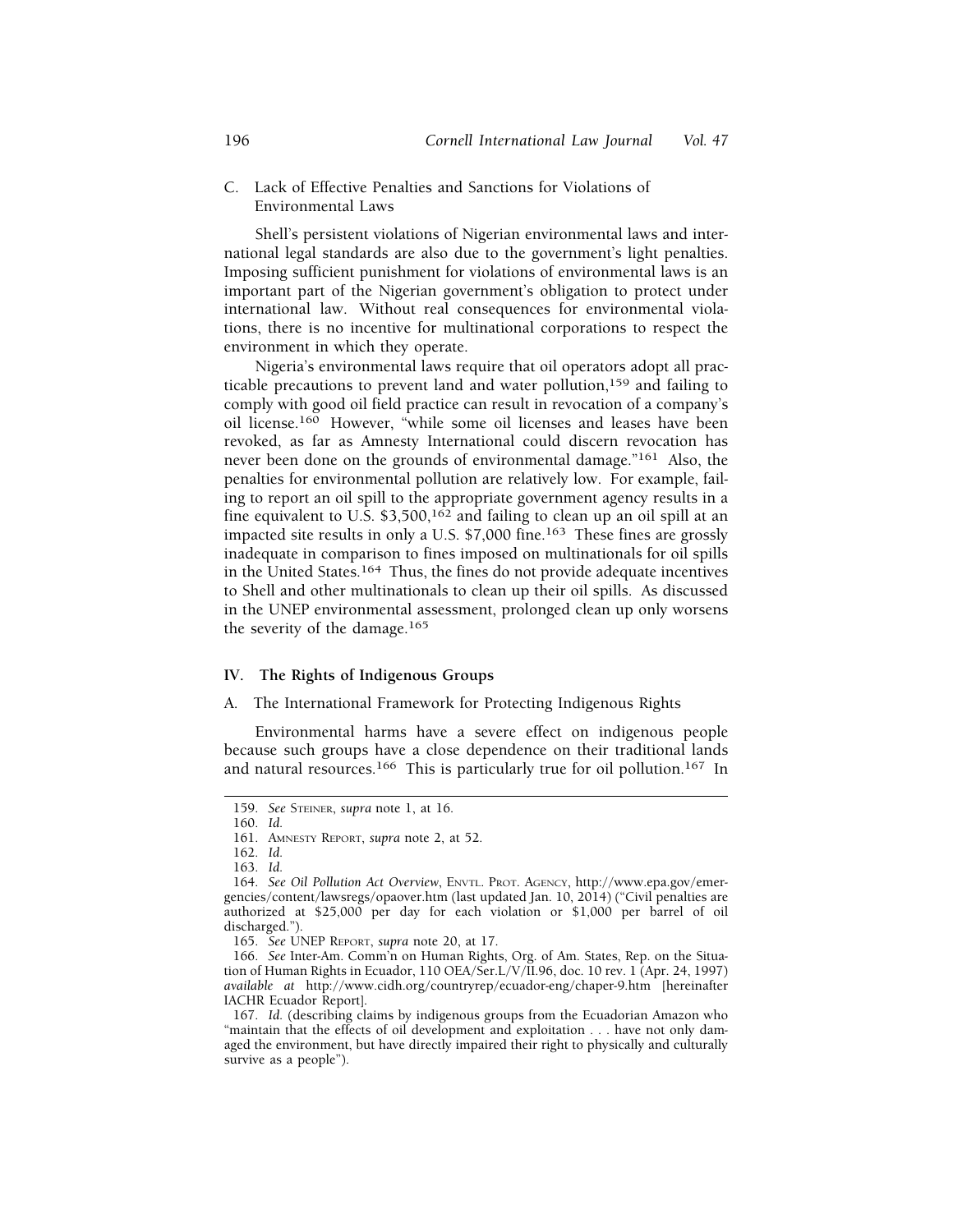some cases, as the Inter-American Commission on Human Rights has noted:

Oil exploitation activities have proceeded through traditional indigenous territory with little attention to the placement of facilities in relation to existing communities: production sites and waste pits have been placed immediately adjacent to some communities; roads have been built through traditional indigenous territory; seismic blasts have been detonated in areas of special importance such as hunting grounds; and areas regarded as sacred, such as certain lakes, have been trespassed.168

The recognition of these concerns has led to the creation of several international instruments intended to protect the rights of indigenous groups. Of these, the Indigenous and Tribal Peoples Convention (ILO Convention 169) is the most comprehensive instrument, recognizing the rights of indigenous groups over their land and natural resources.<sup>169</sup> Article 14 of the convention protects "[t]he rights of ownership and possession of [indigenous and tribal] peoples . . . over the lands which they traditionally occupy," and requires states to take the necessary steps to ensure effective protection of indigenous rights of ownership.170 This protection gives indigenous peoples the right to participate in the use and conservation of their natural resources.171 Although the state may retain ultimate control over the resources, Article 15(2) requires that states "establish or maintain procedures through which they shall consult [indigenous] peoples . . . before undertaking or permitting any programmes for the exploration or exploitation of such resources pertaining to [indigenous] lands."172

Similarly, the U.N. Declaration on the Rights of Indigenous Peoples (UNDRIP) provides that "[i]ndigenous peoples have the right to maintain and strengthen their distinctive spiritual relationship with their . . . lands, territories, waters and coastal seas and other resources."173 The Proposed American Declaration on the Rights of Indigenous Peoples recognizes that "[i]ndigenous peoples have the right to a safe and healthy environment, which is an essential condition for the enjoyment of the right to life and collective well-being."174 Where governments or third parties force indige-

<sup>168.</sup> *Id.* 

<sup>169.</sup> *See* Convention Concerning Indigenous and Tribal Peoples in Independent Countries, arts. 4.1, 7.4, 13, 14, June 27, 1989, 28 I.L.M. 1382 [hereinafter ILO Convention 169].

<sup>170.</sup> *Id.* art. 14.

<sup>171.</sup> *Id.* art. 15.

<sup>172.</sup> *Id.* art. 15(2).

<sup>173.</sup> U.N. Declaration on the Rights of Indigenous Peoples, art. 25, G.A. Res. 61/295, U.N. GAOR 61st Sess., U.N. Doc. A/RES/61/295 (Sept. 13, 2007), *available at* http:// [www.un.org/esa/socdev/unpfii/documents/DRIPS\\_en.pdf](www.un.org/esa/socdev/unpfii/documents/DRIPS_en.pdf) [hereinafter U.N. Declaration]. Another example of an international instrument that provides environmental rights to indigenous peoples is the Proposed American Declaration on the Rights of Indigenous Peoples (PADRIP). Proposed American Declaration on the Rights of Indigenous Peoples, art. XIII.1, Inter-Am. Comm'n on Human Rights, 95th Sess., 1333d mtg., [OEA/Ser/L/V/II.95](https://OEA/Ser/L/V/II.95) Doc. 6 (Feb. 26, 1997), *available at* <https://www.cidh.oas.org>/ Indigenas/chap.2g.htm.

<sup>174.</sup> *Id.*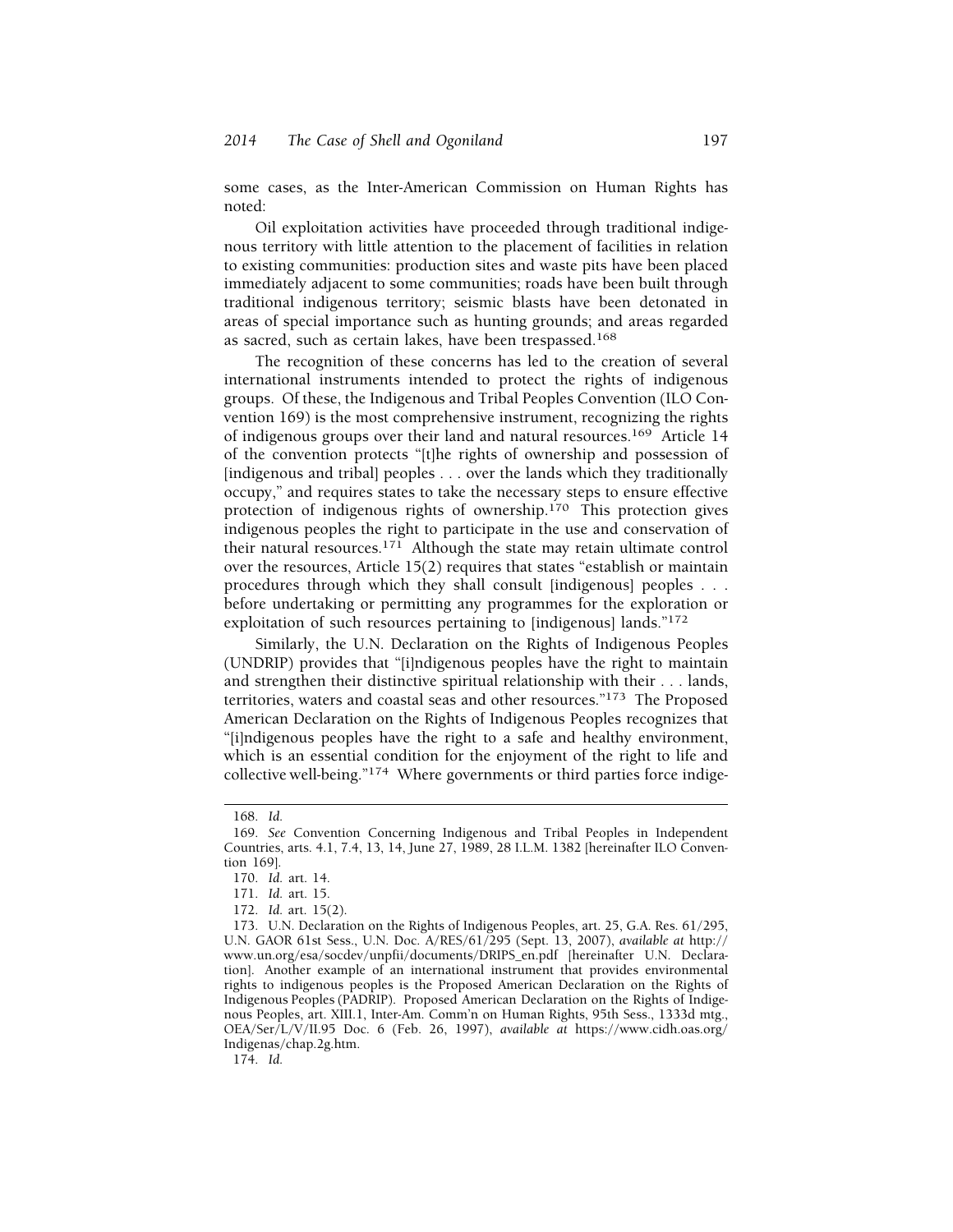nous groups from their lands or use their land without their consent, the U.N. Declaration also provides a right to compensation.<sup>175</sup>

To see how rights like those provided by the ILO Convention 169 and the UNDRIP can protect the environments of indigenous groups, consider the plight of the U'wa people. The U'wa are an indigenous group that live in northeastern Colombia.176 According to the U'wa culture, the oil under their land is the "blood of Mother Earth," and therefore, any oil drilling would be an affront to God.<sup>177</sup> However, multinationals such as Occidental Petroleum Company (Occidental) have attempted to conduct oil exploration and drilling activities in the area.178 Occidental, like Shell in Nigeria, operates through a subsidiary, Occidental of Colombia, that is in partnership with the state-owned Ecopetrol Oil Company.179 In response to Occidental's efforts, the U'wa protested the threat of environmental damage posed by the extraction of oil from their land, which is estimated to hold up to 2.5 billion barrels of crude oil.<sup>180</sup> Despite these efforts, in 1995, the Colombian government granted an oil exploration license to Occidental.<sup>181</sup>

Fortunately for the U'wa, Colombia's domestic legal framework offers considerable legal protection to indigenous groups.<sup>182</sup> The Colombian Constitution, consistent with the UNDRIP and Convention 169, recognizes the right of indigenous peoples to own and manage their traditional lands and natural resources.183 In particular, the Constitution requires prior consultation with indigenous peoples before commencing projects on their land.184 So, in the case of oil exploration, companies seeking to drill on indigenous lands must first consult with indigenous groups and allow them to participate in the decision-making process that impacts their communities.185

Using this legal framework, the U'wa challenged the government's grant of the oil license to Occidental.186 Before the Colombian Constitutional Court, the U'wa claimed that the license was issued without prior

181. *See* Evans, *supra* note 176, at 132.

183. *See id.* at 657.

<sup>175.</sup> U.N. Declaration, *supra* note 173, art. 28.

<sup>176.</sup> Jennifer Evans, *U'wa Protests Stall Occidental's Development Plans in Colombia*, 9 COLO. J. INT'L ENVTL. L. & POL'Y 131 (1998).

<sup>177.</sup> *See id.* at 131, 133.

<sup>178.</sup> *See id.* 

<sup>179.</sup> *See id.*; Lillian Aponte Miranda, *U'wa and Occidental Petroleum: Searching for Corporate Accountability in Violations of Indigenous Land Rights*, 31 AM. INDIAN L. REV. 651, 655– 56 (2007).

<sup>180.</sup> Occidental Petroleum Abandons Oil Development on U'wa Land, ENV'T NEWS SERV. (May 3, 2002), [http://www.ens-newswire.com/ens/may2002/2002-05-03-01.html.](http://www.ens-newswire.com/ens/may2002/2002-05-03-01.html)

<sup>182.</sup> *See* Miranda, *supra* note 179, at 654.

<sup>184.</sup> *See id.*; S. James Anaya & Robert A. Williams, Jr., *The Protection of Indigenous Peoples' Rights over Lands and Natural Resources Under the Inter-American Human Rights System,* 14 HARV. HUM. RTS. J. 33, 62 (2001).

<sup>185.</sup> *See id.* 

<sup>186.</sup> Evans, *supra* note 176, at 132.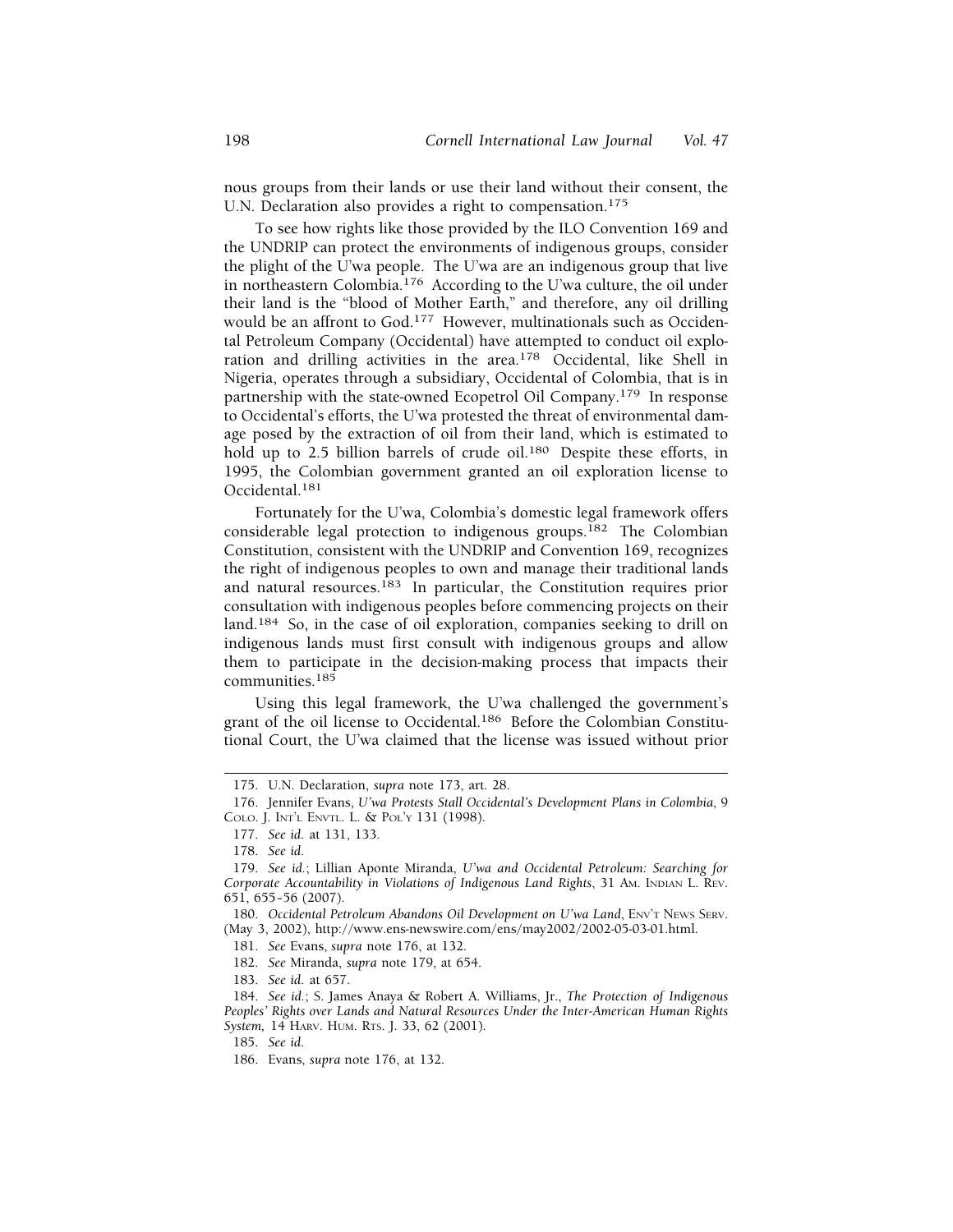consultation with U'wa people.187 After considering the issues, the Colombian Constitutional Court, which is the country's highest authority on constitutional issues, held that the grant of the oil license violated the U'wa people's right to prior consultation under the domestic law of Colombia.188 The Council of State, the highest authority on government agencies, still approved the oil license.189 However, since the decision, Occidental ceased oil operations, citing economic reasons for abandoning the project.<sup>190</sup>

#### B. Applying the Framework in Nigeria

In Nigeria, the government failed to consult with indigenous groups before allowing companies to begin exploration and extraction activities.191 Unfortunately, the international legal framework offers little protection for the indigenous people of Nigeria. Unlike Colombia, Nigeria is not a party to any international agreements, like the ILO Convention 169, that protects indigenous rights.192 Also, while Nigeria is a member of the U.N.,<sup>193</sup> the UNDRIP is not binding on Nigeria because it was only passed as a General Assembly resolution.194 Instead of protecting indigenous people, the Nigerian constitution explicitly provides that the state owns the natural resources of indigenous groups.195 There is no requirement that the government first seek permission from indigenous group leaders before commencing oil extraction on indigenous lands or to allow indigenous group to share in the profit earnings.196 Therefore, indigenous groups like the Ogonis are precluded from asserting claims against the Nigerian government for allowing third parties to expropriate and waste the Ogonis' land without their consent.<sup>197</sup>

Oil extraction from indigenous lands often involves a triad of parties: indigenous people, a multinational corporation, and the government acting

196. *See id.* at 24.

<sup>187.</sup> *See Two High Courts Issue Contradictory Rulings on Environmental Viability of Big Oil Project*, 20 INT'L. ENV'T REP. 292, Mar. 19, 1997, *available at* http:// [www.dinehinfo.bravehost.com/uwa/legalsum.html.](www.dinehinfo.bravehost.com/uwa/legalsum.html)

<sup>188.</sup> *Id.* Unfortunately, the Council of State, the highest authority on government agencies, still approved the oil license. *Id.* 

<sup>189.</sup> *See id.* 

<sup>190.</sup> *See* ENVIRONMENTAL NEWS SERVICE, *supra* note 180.

<sup>191.</sup> *See* SERAC v. Nigeria, Case No. ACHPR/COMM/A044/1, Afr. Comm'n Human & Peoples' Rights ¶ 55 (May 27, 2002).

<sup>192.</sup> *See Ratifications of C169*, *supra* note 16.

<sup>193.</sup> *See Member States of the United Nations*, U.N., <http://www.un.org/en/members>/ index.shtml (last visited Jan. 8, 2013).

<sup>194.</sup> Ved P. Nanda, *The Protection of Human Rights Under International Law: Will the U.N. Human Rights Council and the Emerging New Norm "Responsibility to Protect" Make A Difference?,* 35 DENV. J. INT'L L. & POL'Y 353, 356 (2007).

<sup>195.</sup> CONSTITUTION OF NIGERIA (1999), § 44(3) ("[T]he entire property in control of all minerals, mineral oils and natural gas in, under or upon any land in Nigeria or in, under or upon the territorial waters and the Exclusive Economic Zone of Nigeria shall vest in the Government of the Federation and shall be managed in such manner as may be prescribed by the National Assembly." ); AMNESTY REPORT, *supra* note 2, at 9.

<sup>197.</sup> Nigeria is not one of the 22 countries listed for ratification. *Id.*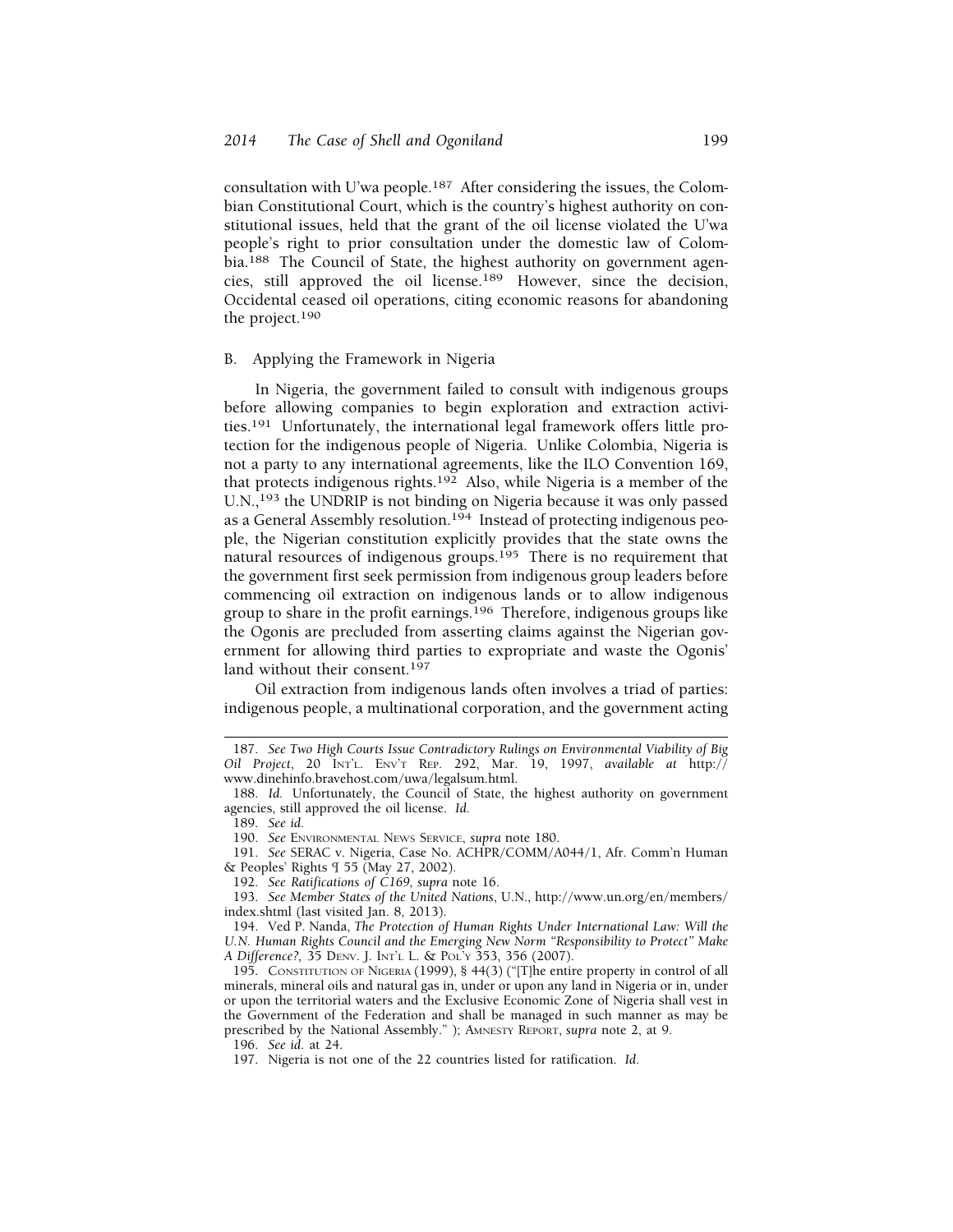in joint venture with the corporation.<sup>198</sup> Even though indigenous groups often seek redress through domestic or international legal mechanisms, the alignment of interest in profit maximization that exists between the government and the corporate actor often overrides their claims.<sup>199</sup> These interests are always at odds with those of indigenous groups who seek to enforce their rights.<sup>200</sup>

## **V. The Solution: The Creation of an Indigenous Oil Company**

The solution that aligns the interests of the Ogoni people with Nigeria's interest in profit maximization is the creation of an indigenous oil company. Since the 1960s, Ogoniland has yielded an estimated \$30 billion in revenues to the Nigerian government and Shell.<sup>201</sup> Shell discontinued all oil production in Ogoniland in 1993, costing the Nigerian government a significant source of revenue.202 However, by creating an indigenous oil company whereby the Nigerian government continues to benefit from the oil production, the Ogonis can align their interest in oil compensation with the interests of the Nigerian government in profit maximization.

While UNEP recommends that the Nigerian government create three independent institutions that will oversee and enforce the environmental restoration of Ogoniland, these recommendations have not been implemented.<sup>203</sup> Even though Shell announced that it welcomed the suggested remediation measures,  $204$  Shell placed much of the responsibility on the Nigerian government to develop the framework and governing structure for full implementation of the recommendations.<sup>205</sup>

UNEP made these recommendations in 2011. Since then, neither the Nigerian government nor Shell has made any remediation efforts.206 With the responsibility to create these independent institutions in the hands of the Nigerian government,<sup>207</sup> the UNEP Report significantly underestimates the chaotic system within which the Nigerian government operates and ensures that these recommendations will continue to go unimplemented.

<sup>198.</sup> Miranda, *supra* note 179, at 654.

<sup>199.</sup> *See id.* at 654-55.

<sup>200.</sup> Miranda, *supra* note 179, at 654.

<sup>201.</sup> *See Royal Dutch Shell in Nigeria*, FACING FINANCE, <http://www.facing-finance.org>/ database/cases/royal-dutch-shell-in-nigeria/ (last visited Apr. 20, 2014).

<sup>202.</sup> The discontinuance of oil production in Ogoniland meant that the Nigerian government was no longer able to receive proceeds from Ogoniland's oil reserves.

<sup>203.</sup> *See* UNEP REPORT, *supra* note 20, at 17– 18 (recommending the creation of an Ogoniland Environmental Restoration Authority, an Integrated Soil Management Center, and a Centre for Excellence for Environmental Restoration in Ogoniland).

<sup>204.</sup> *SPDC Action on Matters Addressed in the UNEP Report*, SHELL (Sept. 2013), http:/ /<www.shell.com.ng/environment-society/our-response.html>.

<sup>205.</sup> *Id.* 

<sup>206.</sup> *See Nigeria: Human Rights in Perspective: Amnesty Int'l Submission to the UN Universal Periodic Review, October-November 2013* 7, AMNESTY INT'L (Mar. 2013), http:// <www.amnesty.org/en/library/asset/AFR44/003/2013/en/476424b7-d772-44ec-aba3>- 35697fe00731/afr440032013en.pdf.

<sup>207.</sup> The UNEP Report also suggests NGO involvement. *Id.*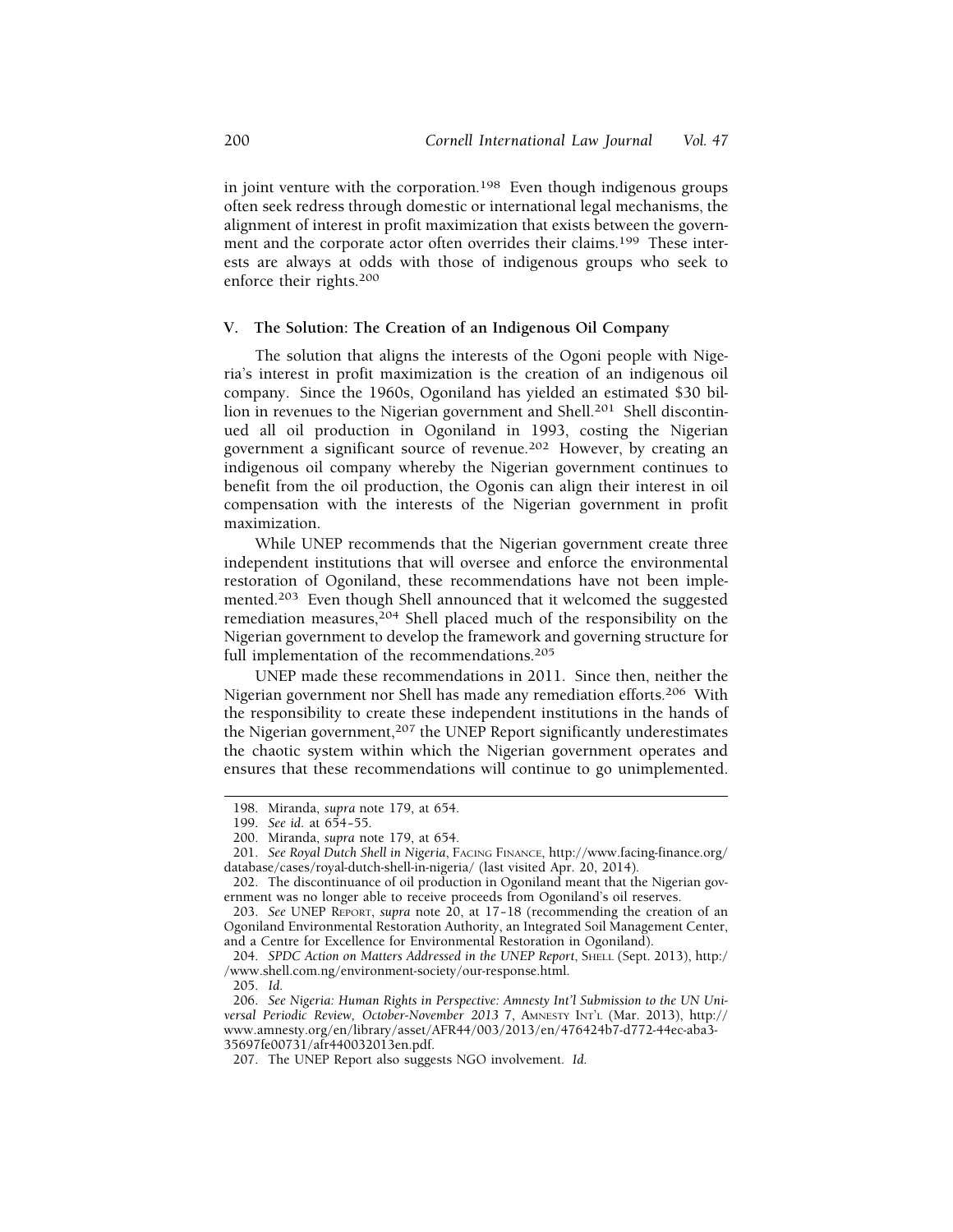Moreover, since the United States Supreme Court decided *Kiobel v. Royal*  Dutch Petroleum,<sup>208</sup> the Ogoni people are not only foreclosed from asserting rights against Shell for environmental pollution under Nigeria's domestic law, but also unable to bring suits alleging human rights abuses in U.S. courts, at least under the Alien Tort Statute.209

In light of the lack of legal recourse available to the Ogoni people, the Ogonis must turn to a self-help approach by creating an indigenous oil company. That is, a company wholly-owned by Ogoni people, created for the sole purpose of the environmental restoration and development of Ogoniland. A company so invested in the future of Ogoniland and its people that it legally commits to an operating agreement, drafted by and between the Ogoni people and Ogoni management, with specific clauses designed to determine the ways in which monetary value will be reinvested in environmental efforts and development of the region.

It is legally permissible for a person to create an indigenous oil company under Nigeria's domestic law.210 According to the Oil Pipelines Act, the Minister of Petroleum Resources has the authority to grant "permits to survey routes for oil pipelines" and "licenses to construct, maintain and operate oil pipelines." $^{211}$  Any person may make an application to the Minister for a permit to survey, including an Ogoni applicant.<sup>212</sup> In fact, there exists today various highly profitable indigenous oil companies in Nigeria, operating in other parts of the Niger Delta.213 The country is now actively encouraging the participation of indigenous oil companies in its oil industry.214 In 2010, Nigeria created the Nigerian Content Development and Monitoring Board (NCDMB), which is charged with supporting the operations of indigenous oil companies by ensuring that they are given first consideration in the award of oil licenses, oil lifting licenses, and all oil projects.215 These indigenous companies are distinct from the proposed Ogoni indigenous oil company because they are not necessarily whollyowned by indigenous groups. Instead, these companies are better consid-

<sup>208. 133</sup> S. Ct. 1659 (2013) (dismissing a suit by Nigerian nationals residing in the United States against foreign oil companies, alleging that the corporations sponsored human rights violations in Ogoniland). In *Kiobel*, the Court held that there is a presumption against extraterritorially applying the Alien Tort Statute (ATS), defeating the notion that the ATS was a viable way to sue for human rights violations that occurred abroad. *Id.* at 1665. The ATS states that "district courts shall have original jurisdiction of any civil action by an alien for a tort only, committed in violation of the laws of nations or a treaty of the United States." 28 U.S.C. § 1350.

<sup>209.</sup> *Kiobel*, 133 S. Ct. at 1663, 1669.

<sup>210.</sup> Oil Pipelines Act (1956), § 4(1) (Nigeria).

<sup>211.</sup> *Id.* § 3.

<sup>212.</sup> *See id.* § 4.

<sup>213.</sup> *See Nigeria: Indigenous Companies to Determine Future of Oil, Gas, Says Orjiako,*  ALL AFRICA (Oct. 27, 2013), [http://allafrica.com/stories/201310281206.html.](http://allafrica.com/stories/201310281206.html)

<sup>214.</sup> The chairman of Seplat Petroleum Development Company projects that indigenous oil companies will soon make up 20% of Nigeria's oil production. *See id.* 

<sup>215.</sup> Nigerian Oil and Gas Industry Content Development Bill, 2010 (Nigeria), *available at* [http://www.ncdmb.gov.ng/images/DOWNLOADS/NC-ACT/NC\\_ACT.pdf](http://www.ncdmb.gov.ng/images/DOWNLOADS/NC-ACT/NC_ACT.pdf)*;* NIGE-RIA CONTENT DEVELOPMENT AND MONITORING BOARD, <http://www.ncdmb.gov.ng> (last visited Feb. 10, 2014).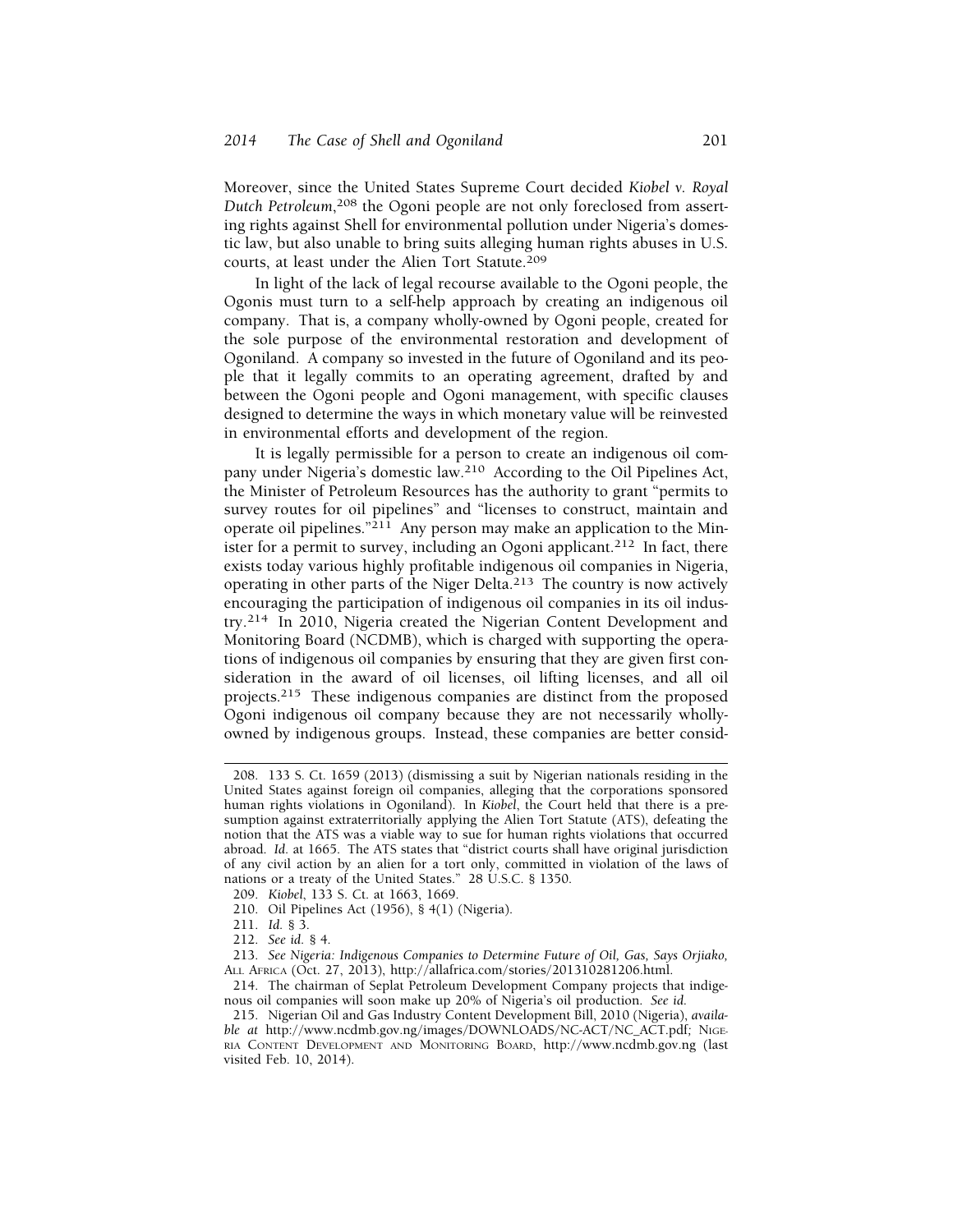ered as Nigerian independent operators owned by private individuals. The Ogoni indigenous oil company would be constructed similarly to these existing companies, with its key distinction resting within its purpose statement and ownership structure.

Moreover, the creation of an indigenous oil company is the key to funding the full environmental restoration of Ogoniland. Based on the findings of the UNEP Report, full environmental restoration will take around twenty-five to thirty years to complete, after the ongoing pollution has ended.<sup>216</sup> The findings in the report suggest that it will take at least \$1 billion in initial capital contribution from the oil industry to begin the clean up effort for the first five years of restoration.<sup>217</sup> Because this is only a preliminary estimate, the final cost of clean up is likely to be different and much higher.<sup>218</sup> Since 2011, neither Shell nor the Nigerian government has provided the \$1 billion capital contribution suggested by UNEP. Furthermore, given the fact that the environmental pollution is ongoing, waiting for the Nigerian government to implement UNEP's remediation recommendations is no longer an option for the Ogoni people. The Ogoni people's only viable option is to utilize the oil profits derived from the operations of an indigenous oil company for the environmental restoration of Ogoniland.

The creation of an indigenous oil company will also significantly reduce the risk of social and economic exploitation. Currently, the Nigerian government directly benefits from its 55% stake in its joint venture with Shell.<sup>219</sup> Very little from this arrangement directly compensates indigenous groups for the environmental harms incurred. However, the creation of an indigenous oil company wholly-owned by the Ogoni people will ensure that they have the right not only to participate in the decisionmaking process, but also to share in the earnings. Even though the government will inevitably profit from the operations of the company, the Ogonis are still economically better off in a system in which they have an ownership stake than in the current alternative.

Moreover, revenues from the oil company will assist in building necessary infrastructure in the severely underdeveloped Ogoniland. Most of the area is still without clean water, electricity, hospitals, or even schools. The company will have shared interests with all of Ogoniland, such as in investing in key economic drivers such as education and infrastructure. The company will invest in Ogoni education with the understanding that it will require talent and skilled labor for its unique operations. Similarly, the company will invest in Ogoni infrastructure fully aware that any roads or bridges it will build will have a joint benefit for the general Ogoni population and the efficiencies required of the company's supply chain. Ideally, over time, the Ogonis' standard of living will increasingly reflect the billions of dollars being extracted from their land.

<sup>216.</sup> *See* UNEP REPORT, *supra* note 20, at 226.

<sup>217.</sup> *Id.* at 227.

<sup>218.</sup> *Id*. at 226.

<sup>219.</sup> *See supra* text accompanying note 150.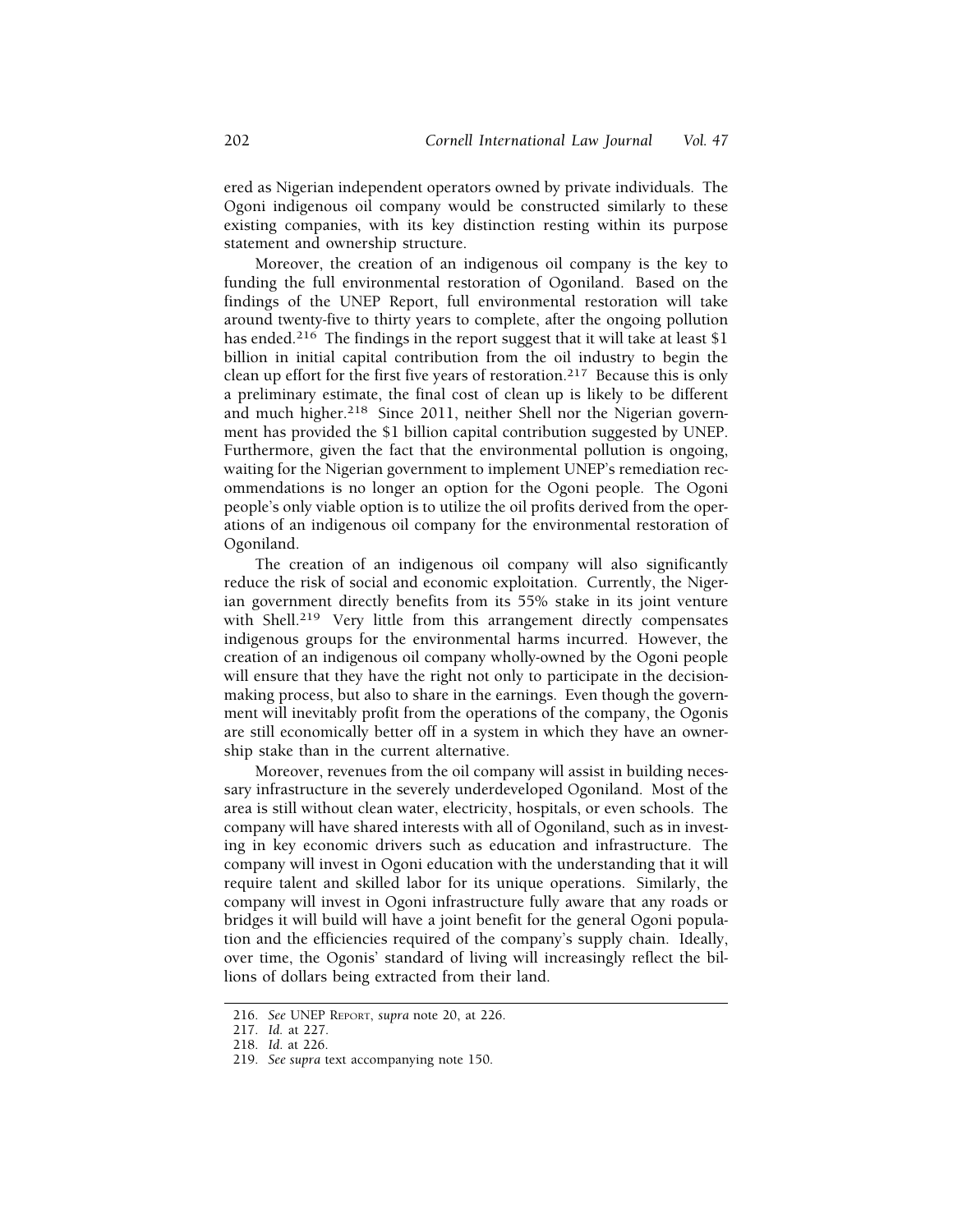The creation and successful operation of the indigenous oil company will be challenging. Not only will there be direct financial costs and risks assumed in starting the company, but there will also be administrative challenges, such as convincing the Nigerian government to grant an oil prospecting license. However, the greatest challenge will be obtaining the widespread support of the Ogoni people, which, when obtained, will serve as the single most distinguishing competitive advantage over any entities competing for presence or market share in Ogoniland. Even though the Ogonis have no legal ownership over their land, given the history of oil exploitation and environmental pollution, it will be key for the company to seek the permission of local leaders and community members before commencing oil operations. Without the community's support, the company is likely to face the same political and reputational costs that have burdened other oil companies. However, given the fact that the individual seeking the permission of the Ogoni people will be an Ogoni applicant, a person sharing similar sentiments and values with the Ogonis, that individual will be uniquely positioned to gain the widespread support of the people.

#### **Conclusion**

The Nigerian government has breached its obligations to protect the right to health and the right to a healthy environment under the ICESCR and the African Charter.<sup>220</sup> By failing to effectively monitor and enforce its own environmental laws, the Nigerian government has allowed Shell and other corporate actors to exploit the country's natural resources to the detriment of indigenous groups.221 Moreover, the government's failure to monitor and enforce is ongoing, meaning that Nigeria is still in breach of its obligations today.<sup>222</sup>

Unfortunately, while Nigeria has violated the ICESCR and the African Charter, it appears that the Ogoni people have few, if any, means for redress. Under the Nigerian constitution, violations of economic, social, and cultural rights–under which the rights to health and a healthy environment would fall—are not justiciable before Nigerian courts.<sup>223</sup> Outside domestic courts, the limited mandate of the African Commission on Human and Peoples' Rights means that violations of the African Charter are effectively unenforceable by the Commission.224 Moreover, Nigeria has not adopted the Optional Protocol to the ICESCR,<sup>225</sup> which provides the

<sup>220.</sup> *See supra* notes 101-110 and accompanying text.

<sup>221.</sup> *See supra* notes 147– 165 and accompanying text

<sup>222.</sup> *See supra* notes 105– 108 and accompanying text.

<sup>223.</sup> *See* CORLETT LETJOLANE ET AL., THE OBSERVATORY - FRONT LINE, NIGERIA: DEFEND-ING HUMAN RIGHTS: NOT EVERYWHERE NOT EVERY RIGHT 8 (2010), *available at* http:// [www.refworld.org/pdfid/4ca043fa2.pdf.](www.refworld.org/pdfid/4ca043fa2.pdf)

<sup>224.</sup> *See* African Charter, *supra* note 18, arts. 30– 45 (containing no provision describing how the African Commission's decisions will be enforced or carried out).

<sup>225.</sup> *See Status of the Optional Protocol to the International Covenant on Economic, Social and Cultural Rights*, U.N. TREATY COLLECTION, <https://treaties.un.org/Pages/View> Details.aspx?mtdsg\_no=IV-3-a&chapter=4&lang=en (last visited Jan. 10, 2014).